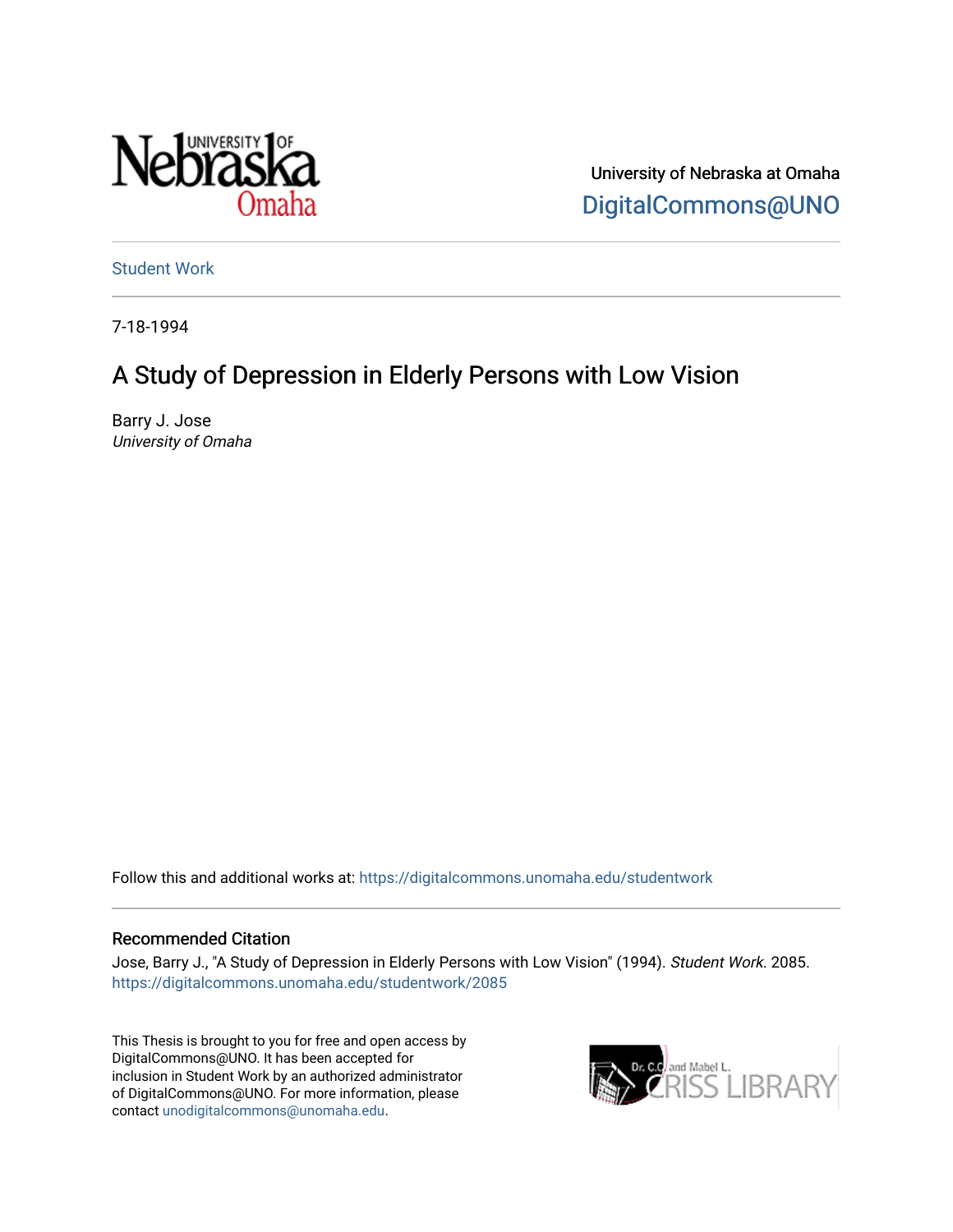## A Study of Depression

## in Elderly Persons with Low Vision

by

Barry J. Jose, O. D. 323-5213

### A Thesis

Presented to the Faculty of

The Graduate College at the University of Nebraska

In Partial Fulfillment of Requirements

For the Degree of Masters of Gerontology

Major: Gerontology

Under the Supervision of Professor James A. Thorson

Omaha, Nebraska

July 18, 1994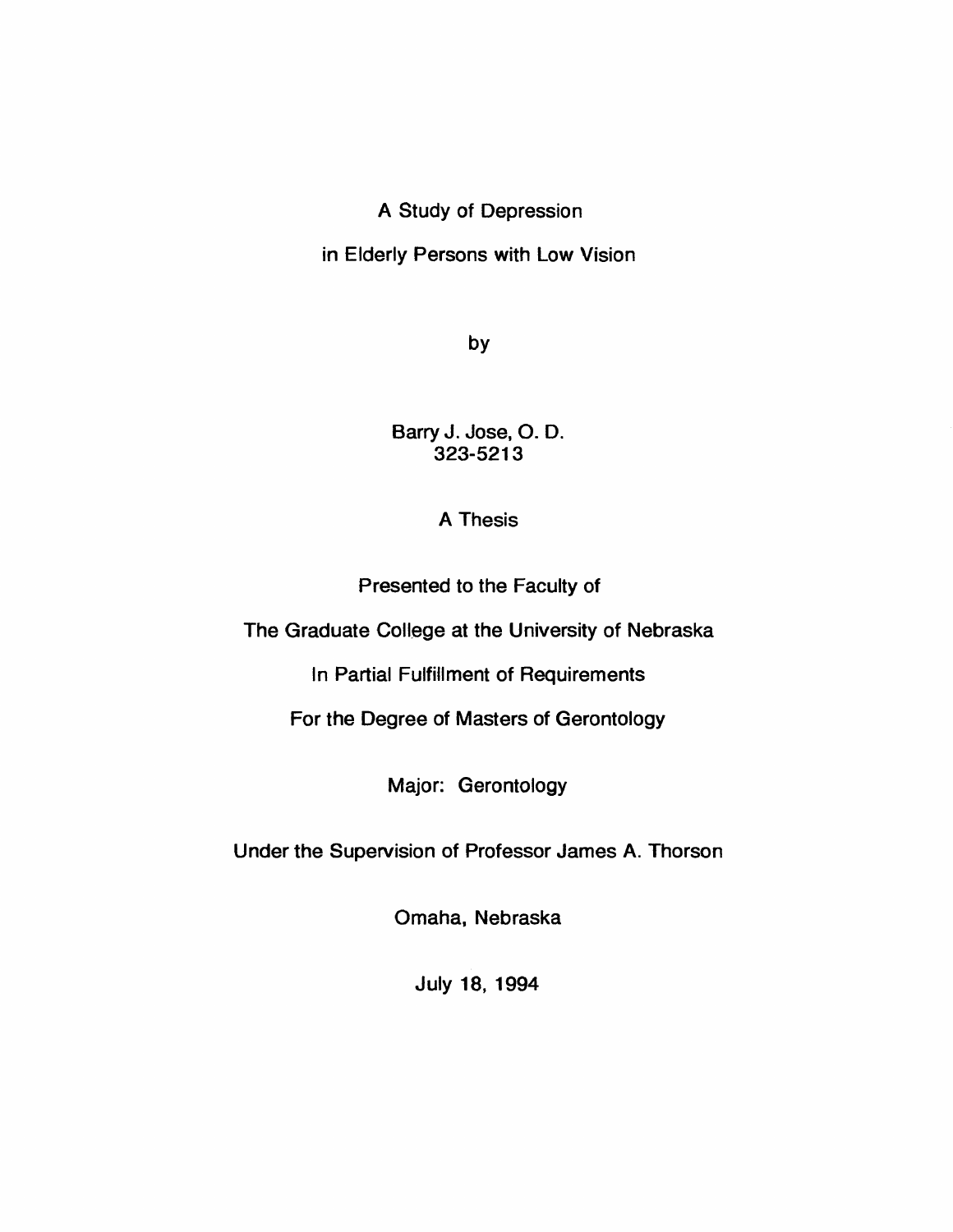**UMI Number: EP73625**

All rights reserved

INFORMATION TO ALL USERS The quality of this reproduction is dependent upon the quality of the copy submitted.

In the unlikely event that the author did not send a complete manuscript and there are missing pages, these will be noted. Also, if material had to be removed, a note will indicate the deletion.



UMI EP73625

Published by ProQuest LLC (2015). Copyright in the Dissertation held by the Author.

Microform Edition © ProQuest LLC. All rights reserved. This work is protected against unauthorized copying under Title 17, United States Code



ProQuest LLC. 789 East Eisenhower Parkway P.O. Box 1346 Ann Arbor, Ml 48106- 1346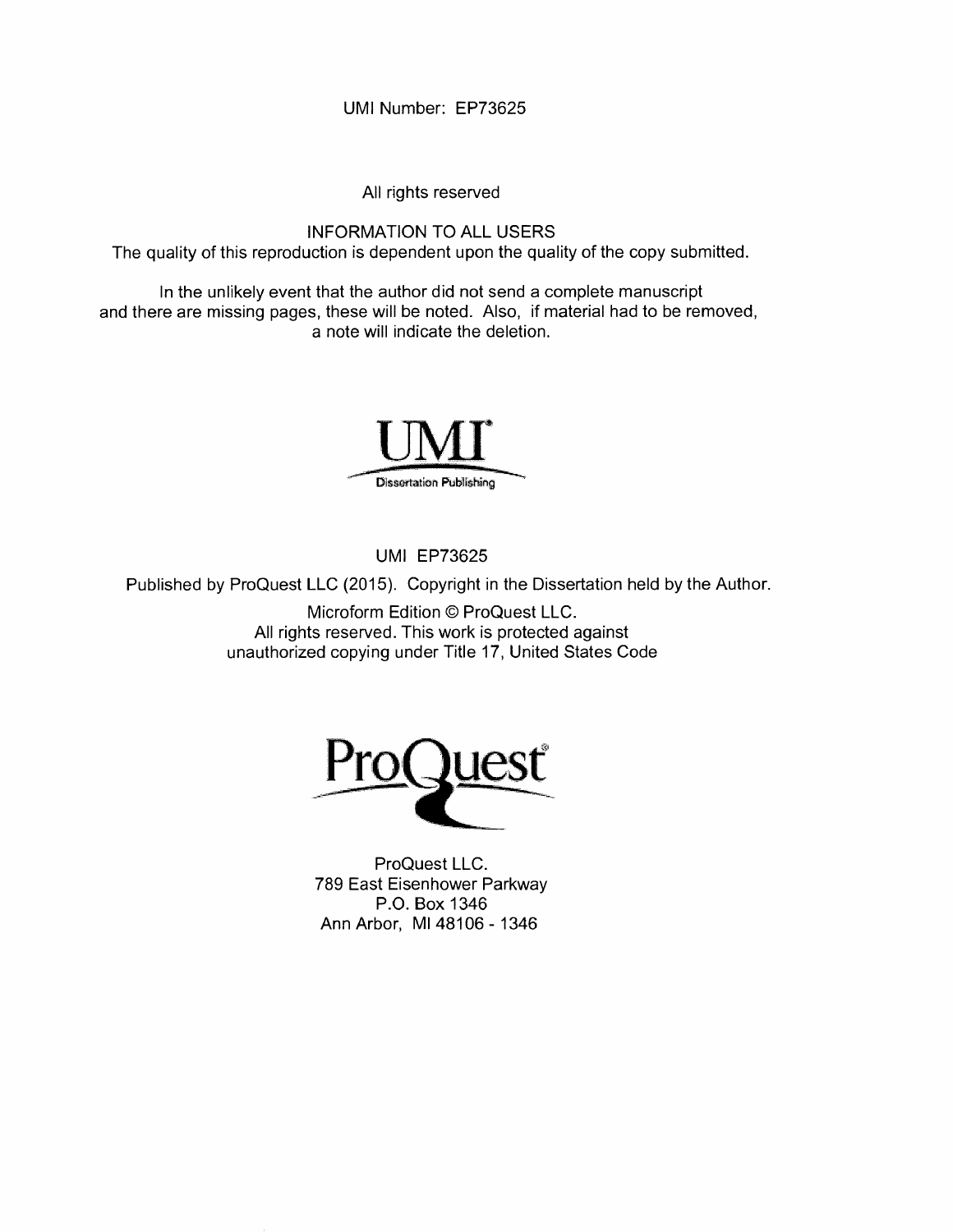#### **Thesis Acceptance**

Accepted for the faculty of the Graduate College, University of Nebraska, in partial fulfillment of the requirements for the degree Master of Arts in Social Gerontology, University of Nebraska at Omaha.

**C o m m ittee**

Bruce J. Horacek, Ph.D.

David Corbin, Ph.D.

Health, Physical Education, & Recreation

James A. Thorson, Ed.D., Chairman

July 7, 1994

Gerontology

**Name Department**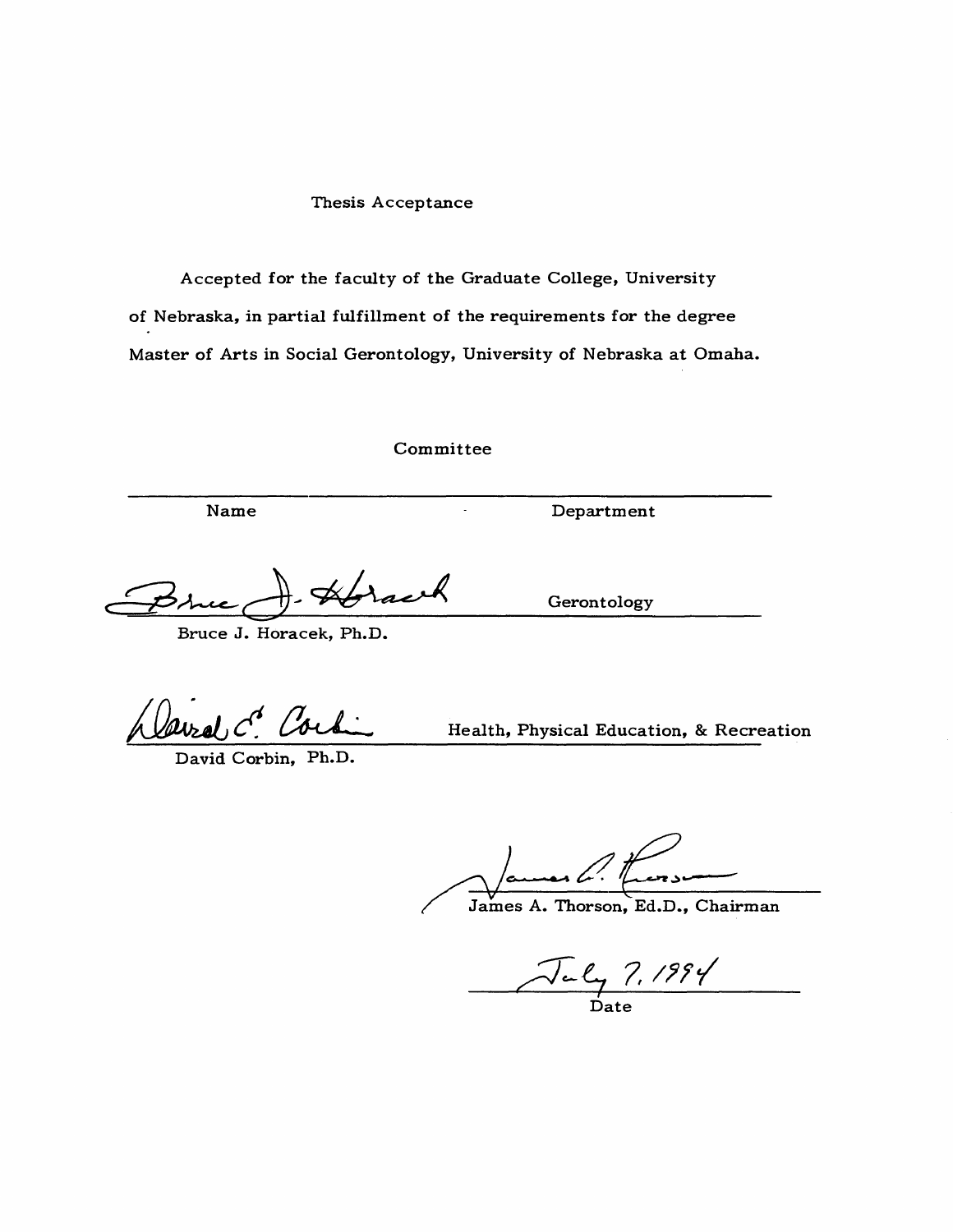#### **Abstract**

Analysis of 67 elderly persons with low vision to determine if depression existed and to evaluate their social support networks was done by using the Center for Epidemiologic Studies Depression Scale (CES-D) and the Medical Outcomes Study Social Support Measure. It was found that elderly patients with low vision are no more depressed than other groups provided they have a support network. It was also found that these patients were less depressed as a result of possessing a positive self-evaluation of their health. Finally, a support network will increase the likelihood that a positive self-evaluation of health will occur.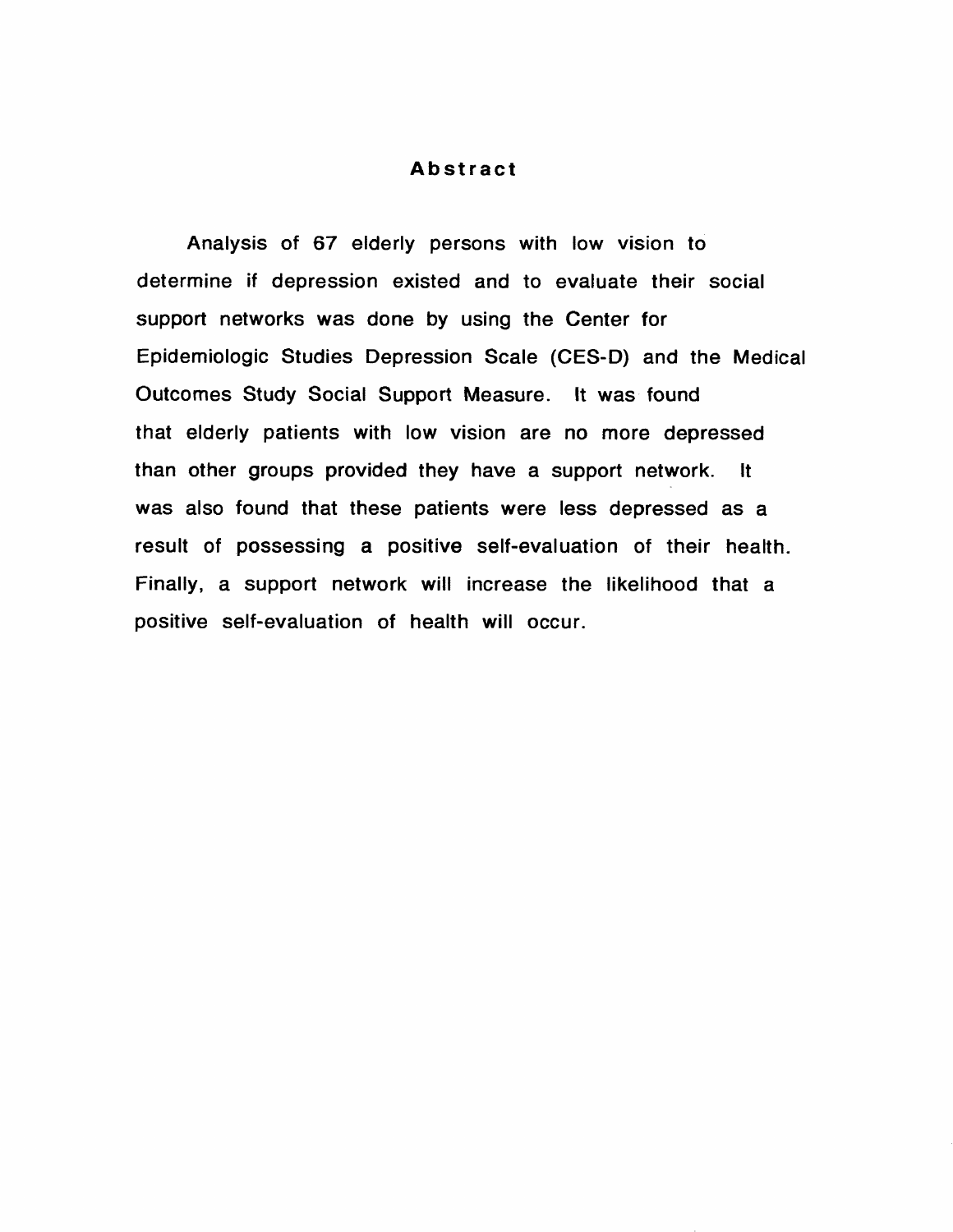# **Table of Contents**

|                                                            | Page            |
|------------------------------------------------------------|-----------------|
| Chapter 1. Introduction                                    | 1               |
| Statement of the problem                                   | $\blacksquare$  |
| The significance of the study                              | $\overline{2}$  |
| <b>Chapter 2. Literature Review</b>                        | 4               |
| Depression and the elderly                                 | 4               |
| Loss and the elderly                                       | $6\overline{6}$ |
| Description of low vision                                  | $\overline{7}$  |
| Low vision and depression                                  | 8               |
| Self-assessment of health and the elderly                  | 10 <sub>1</sub> |
| Chapter 3. Methodology                                     | 11              |
| Objectives of the study                                    | 11              |
| Assumptions                                                | 11              |
| Limitations                                                | 11              |
| Definition of terms                                        | 12              |
| <b>Hypotheses</b>                                          | 12              |
| <b>Description of instruments</b>                          | 12              |
| Population and sample                                      | 13              |
| Data collection procedure                                  | 14              |
| Treatment of data                                          | 14              |
| Chapter 4. Findings                                        | 15              |
| Revisions in definitions and data<br>collection procedures | 15              |
| Sample description                                         | 15              |
| <b>Hypotheses</b> testing                                  | 17              |
| Other findings                                             | 17              |
|                                                            |                 |
| Chapter 5. Conclusions and Implications                    | 18              |
| <b>References</b>                                          | 24              |
| Appendix                                                   | 29              |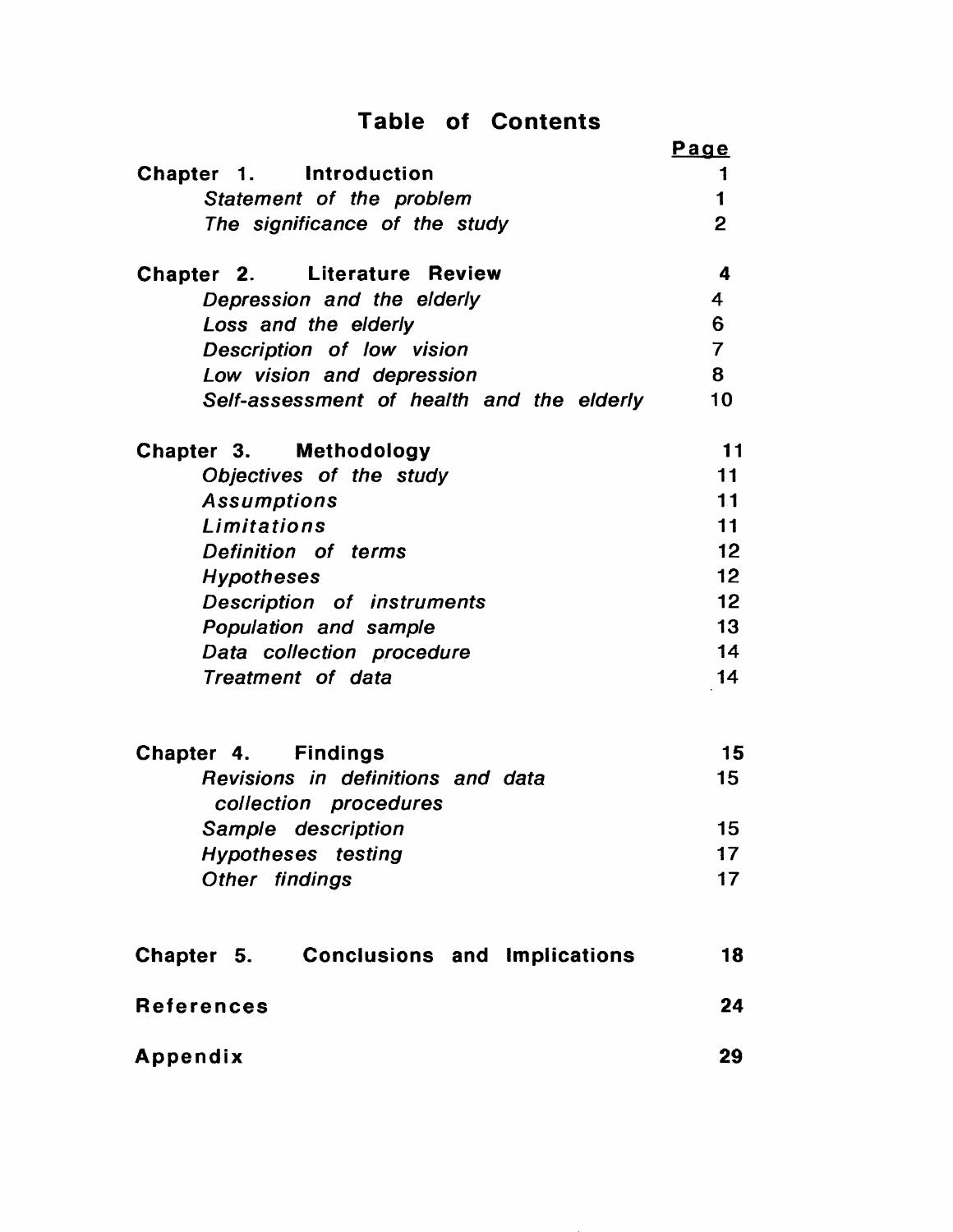# **A Study of Depression in Eiderty Persons with Low Vision**

# **Chapter 1 Introduction**

#### *Statement of the Problem*

Of the 11.4 million persons in the United States who have some kind of visual impairment, approximately 1.4 million have vision loss that interferes with normal living (American Foundation for the Blind, 1987). About one-half of all visual impairments occur in persons who are older than age 65 (National Advisory Eye Council, 1983). These elderly people are described as having low vision.

By definition, low vision is a serious visual impairment that cannot be corrected by medical or surgical procedures or by conventional eyeglasses (American Foundation for the Blind, 1987). Low vision affects the ability to perform basic day-to-day tasks in the home, in social settings, and on the job. This disability is also associated frequently with diminished ability to read, to recognize faces and facial expressions, to perform visually-guided motor tasks, to recognize the important features of the primary environment, and to see at night.

Low vision can result in major psychological adjustment problems (Foxall, et. al., 1992). Problems exacerbated by low vision include grief, confusion, anger, fear, anxiety, depression, social isolation problems, loss of control, and loss of self-esteem (Becker et al.,1984; Carrol, 1961; Cholden, 1978; Golden, et al.,1984; Heppen & Petersen,1979; Wineburg, 1981). Low vision has also been shown to be associated with lower morale (Gillman, et al., 1986) as well as reduced feelings of self-worth, diminished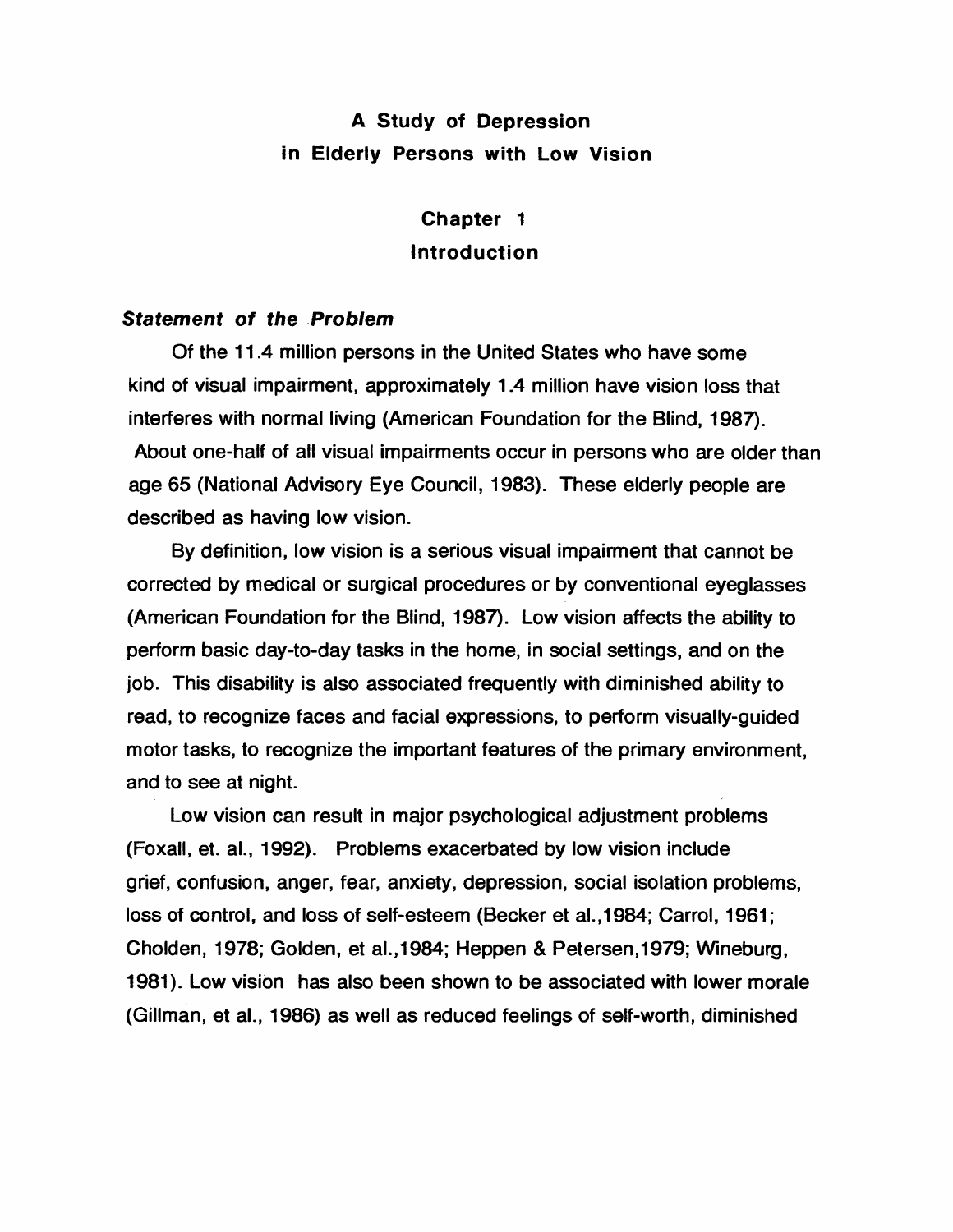emotional security, and low levels of social interaction (Anderson & Palmore, 1974). An association between low vision and mental status has also been documented within a sample of nursing home residents (Snyder et al., 1976). As demonstrated by Oppegard, et. al., (1984), vision loss relates moderately to depression and anxiety among older adults. Although the literature suggests that psychosocial problems exist with low vision elderly people, the evidence has not been documented adequately with systematic studies (Foxall, et al., 1992). The purpose of the present study is to analyze one problem, depression, as it relates to the aged with low vision.

#### *The Significance of the Study*

The significance of the study is to add to the body of evidence regarding the psychosocial effects upon older people who develop vision loss. The psychosocial aspects of aging and vision loss have a considerable impact on the individual's readiness needed to learn new ways of accomplishing routine activities with limited vision and the types of assistance needed by the older visually impaired person (Orr, 1991). Establishing the significance that various problems (in this study, depression) have on the lives of these individuals will make it easier for care providers to determine which services are required.

It is important for professionals and organizations working with elderly people to have a knowledge base of the issues associated with aging and vision loss and an understanding of the psychosocial aspects of vision loss as part of the aging process. Those that will benefit include eye care specialists, social workers, and low vision clinics that orchestrate the individual's rehabilitation. Others might include senior centers, transportation services, home health care services, individual counselors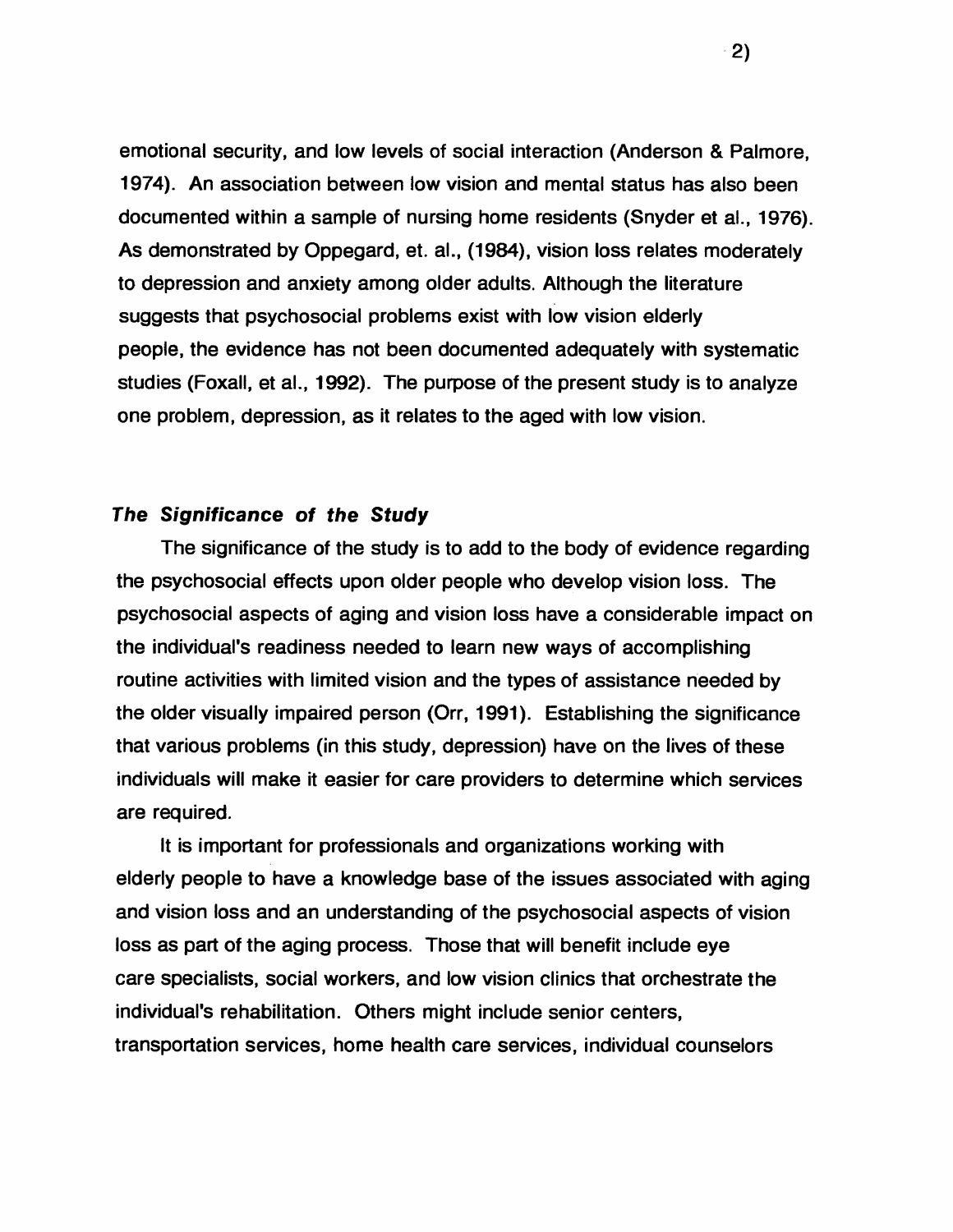members or friends who form the support group for these people.

This research will help to establish baseline data which will assist subsequent researchers in determining the effectiveness of rehabilitation and support for low vision elderly. Additional research may point out changes that are necessary in existing systems.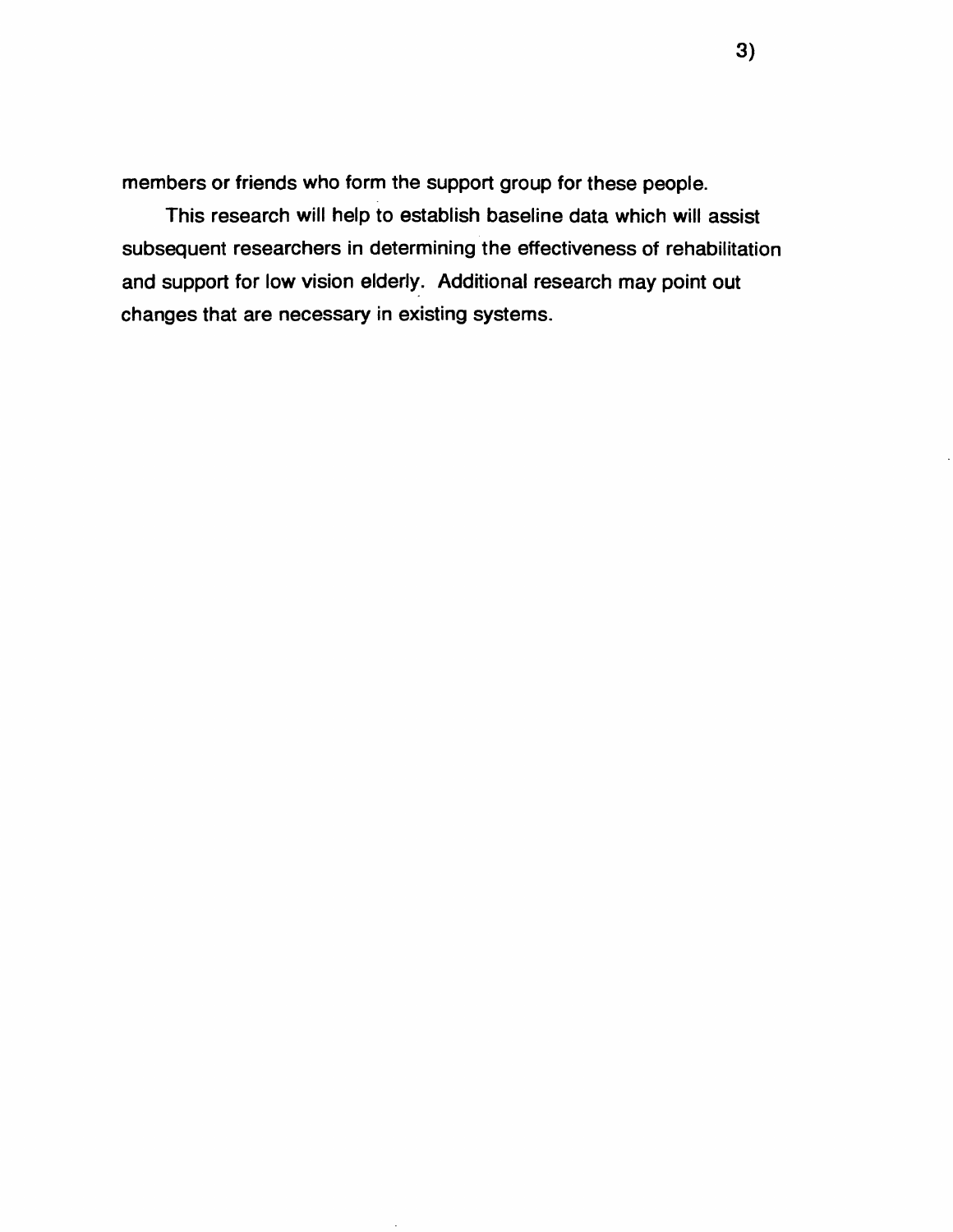## **Chapter 2 Literature Review**

#### *Depression and the Elderly*

By definition, depression is a morbid sadness, dejection, or melancholy, distinguished from grief, which is realistic and proportionate to a personal loss (Miller & Keane, 1987). The essential feature of major depression is the existence of a marked loss of interest in activities for at least two weeks (Butler, et al., 1991). In addition, depression may present itself differently among different cohort groups. Epstein (1976) reports that older clinically depressed patients report feelings of listlessness, apathy, and self-deprecation more than younger individuals. Salzman and Shader's (1979) symptom list includes feelings of worthlessness, helplessness, pessimism, suicidal thoughts, and guilt over failure.

According to Butler, et al., in their text Aging and Mental Health (1991), depression is the most common of the emotional disorders found in older people and can occur at any time in life. Depression varies all the way from transient "blues," which we all experience, to the extremes of psychotic withdrawal or suicide. The findings of Butler and his colleagues challenge previous conventional wisdom and show that depression among the elderly people is not significantly different from depression among the young.

Things that depress elderly people include chronic health problems (Hankin, 1980), stressful life events including marital, parental, and financial problems (Husaini, 1983), and loss of social support (Sauer and Codward (1985). Moss et al. (1991) demonstrated that chronic pain causes depression. Disability and depression are also related (von Korff et al., 1991).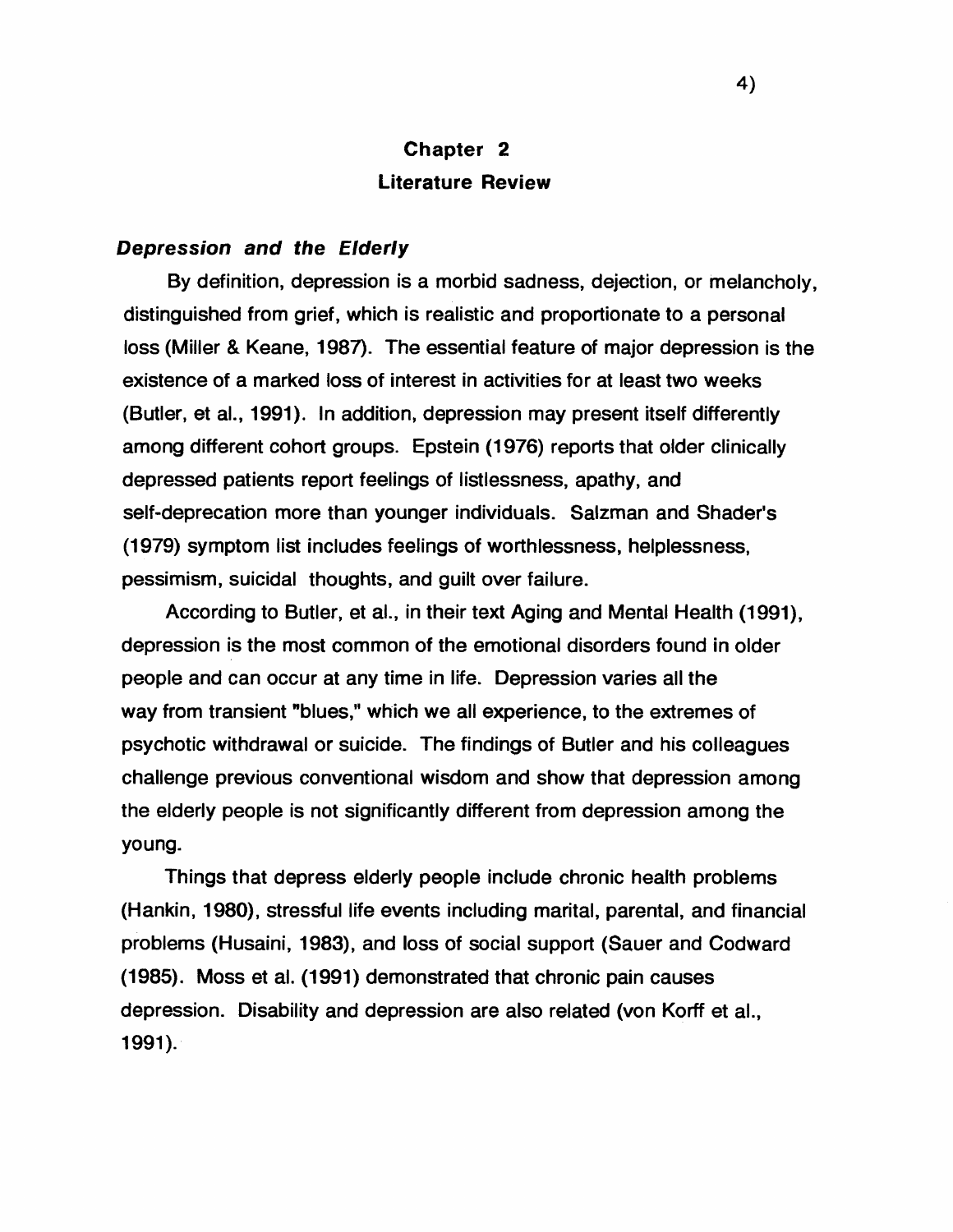Butler, et al., stated that depressive reactions increase in degree and frequency with old age as a corollary to the increased loss of much that is emotionally valued by the older person. Unresolved grief tasks, guilt, loneliness, and anger are expressed in mild to severe depressions with symptomatology including insomnia, despair, lethargy, anorexia, loss of interest, and somatic complaints. Negative life events are associated marginally with the onset of depression (Lieberman, 1983; Jarvik, 1983). When comparing types of negative life events, the highest levels of depression were found in a sample of elderly individuals when illness was a precipitating factor (Rubenstein, Zaidi, & Kahn, 1976). Other negative life events had minimal affect on depression as long as there was a solid support group to assist the elderly individual (Habif & Lahey, 1980). Nacoste & Wise (1991) hypothesized that an accumulation of past experiences and the set of expectations associated with being old alter the strength of the impact of negative life events on depression.

Interestingly, some studies have shown that the incidence of major depression may actually decrease slightly with age, suggesting a successful coping strategy among most elderly people (Blazer, et al., 1987). Some have suggested that this strategy involves maintaining close confiding relationships and support groups well into old age (Murphy, 1982; Oppegard, et al., 1984). In summary, even though depression exists among older adults, they are not a significantly more depressed cohort group in comparison to younger groups (Blumenthal, 1975; Zung & Green, 1972; Zung, 1967).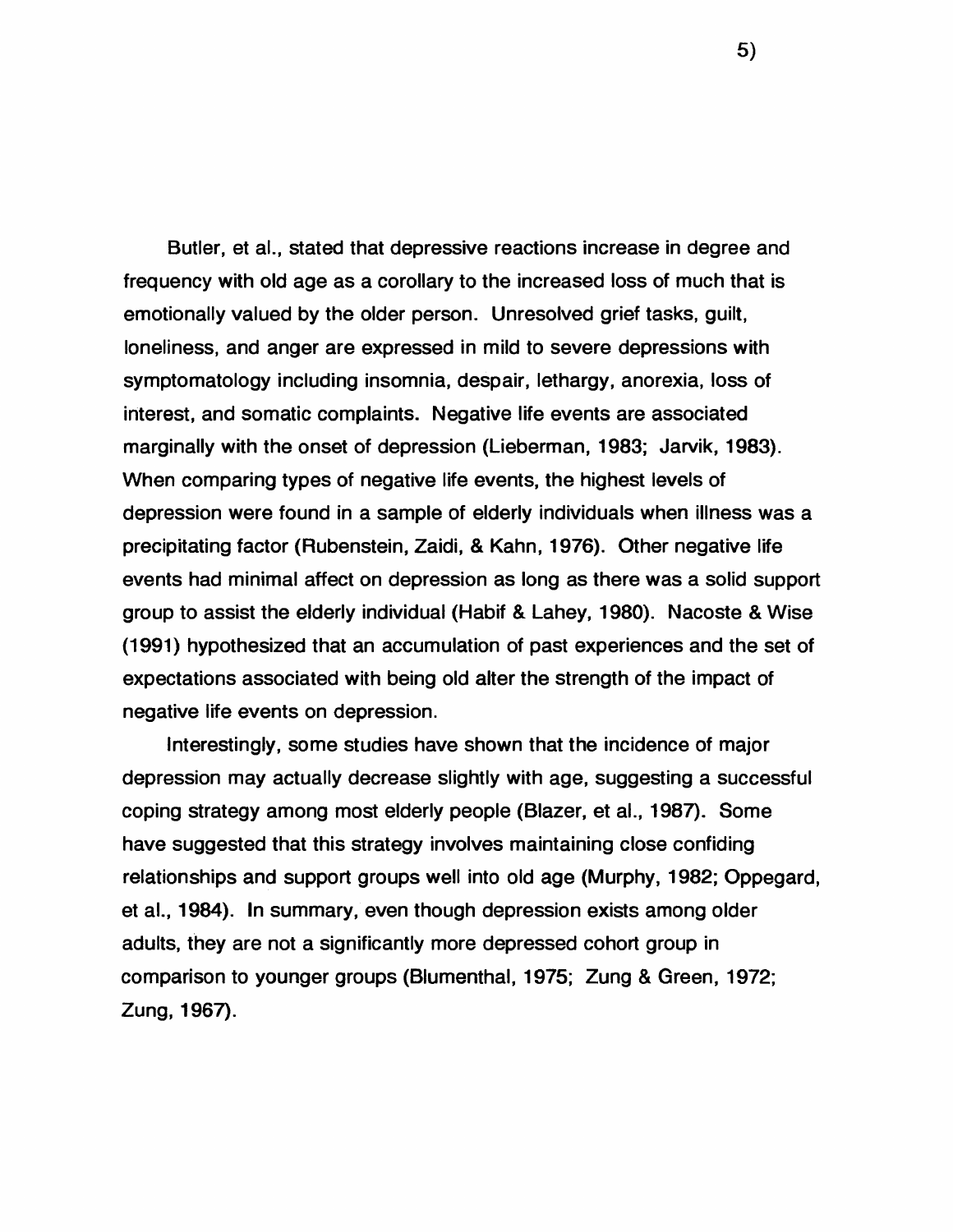#### *Loss and the Elderly*

Loss is one of the predominant themes in characterizing the common emotional problems of older people according to Butler, Lewis, & Sunderland (1991). They go on to state that losses, which may occur simultaneously, include death of marital partner, older friends, colleagues, or relatives; decline of physical health and coming to personal terms with death; loss of status, prestige, and participation in society; and, for large numbers of the older population, additional burdens of marginal living standards. Cultural devaluation and feelings of neglect exacerbate loss.

Carroll (1961), a leader in the field of blindness, described twenty losses associated with blindness and visual impairment. The losses are divided into the following categories: (1) basic losses of psychological security; (2) losses in basic skills; (3) losses in communication; (4) losses in appreciation; (5) losses concerning occupation and financial status; (6) resulting losses to the whole personality.

According to Orr (1991), older persons experience various combinations of these losses at the onset of vision loss and as they attempt to adjust to vision loss. Unlike the younger person who loses vision, the older person customarily views vision loss as just one more disability or loss with which to cope. Orr emphasizes that the aging process does not automatically mean gradual and inevitable physical deterioration, as American society has held to so firmly.

Orr goes on to discuss the effects of the onset of vision loss:

1) feelings of loss of control over one's life and the subsequent need to be dependent on others;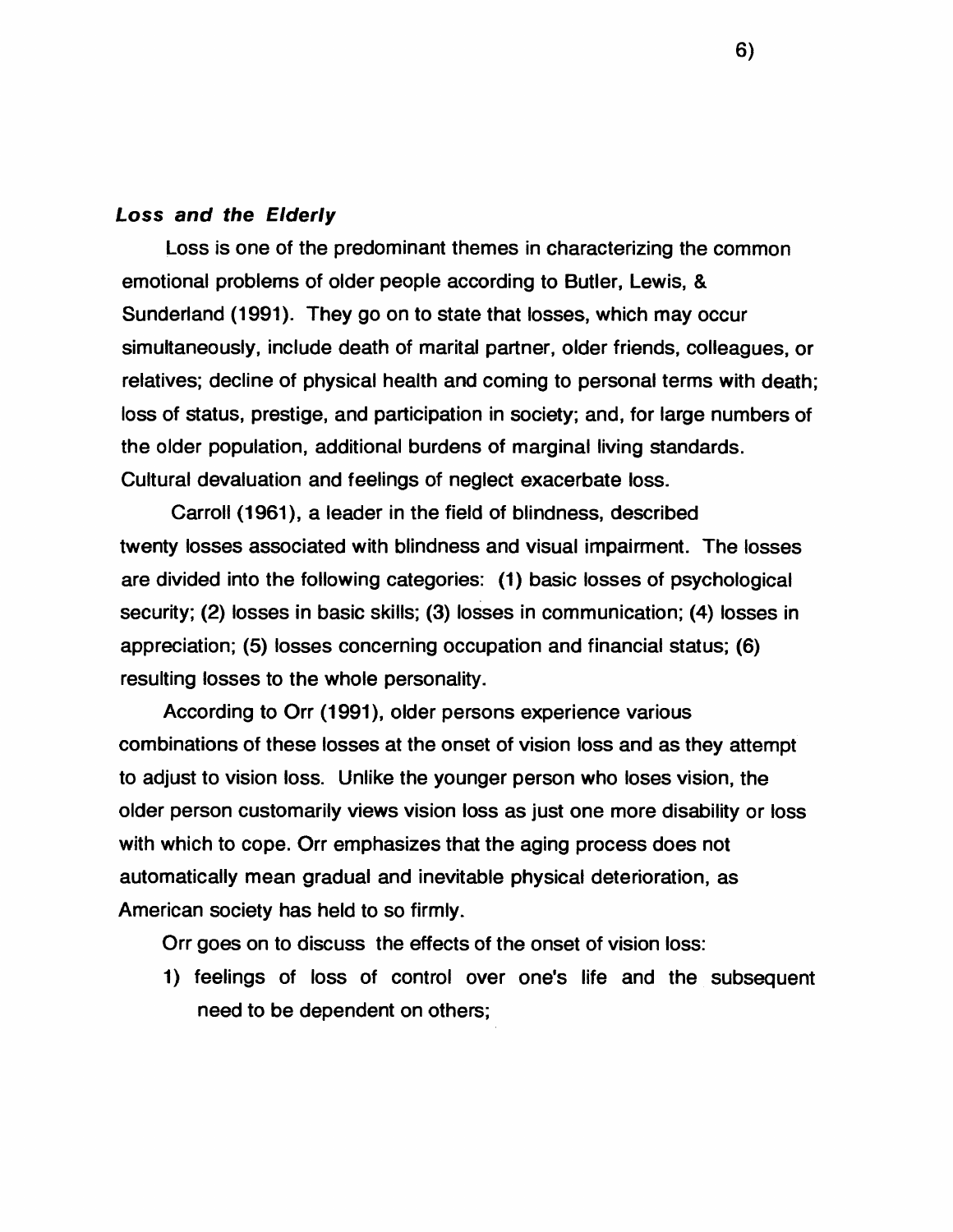- 2) feelings of loss of control over one's life and over one's environment is closely associated with the experience of a loss of privacy by the older visually impaired person;
- 3) feelings of inadequacy and loss of confidence and self-reliance reign, sometimes making it difficult for the older visually impaired person to go out of the house, to continue to be involved in community activities, or to attend a senior center;
- 4) loss of anonymity; using a cane or dog attracts attention;
- 5) loss of nonverbal communication such as a meaningful glance with a loved one, friends, or group.

Wineburg (1982) stated that reactions to vision loss include denial, taking the form of exaggerated hope that new cures will reverse the condition. He indicated that other older visually impaired persons may feel they are falling apart, may feel depressed, anxious, fearful and helpless and hopeless about the present and the future. Wineburg stated that the loss of vision can substantially accelerate older persons into a state of bewilderment, which can lead to loss of status, dignity and even an eventual loss of health.

#### *Description of Low Vision*

Vision impairment increases dramatically with age, which implies that older people as a group are more likely than younger people to experience a vision loss, and that the oldest old are at highest risk (National Center for Health Statistics, 1982). Vision impairment has the dubious distinction of being the second most prevalent physical impairment among persons age 65 years and older (NCHS, 1982). Nearly half of the legally blind population is 65 years of age or older (Butler, Lewis, & Sunderlund, 1991).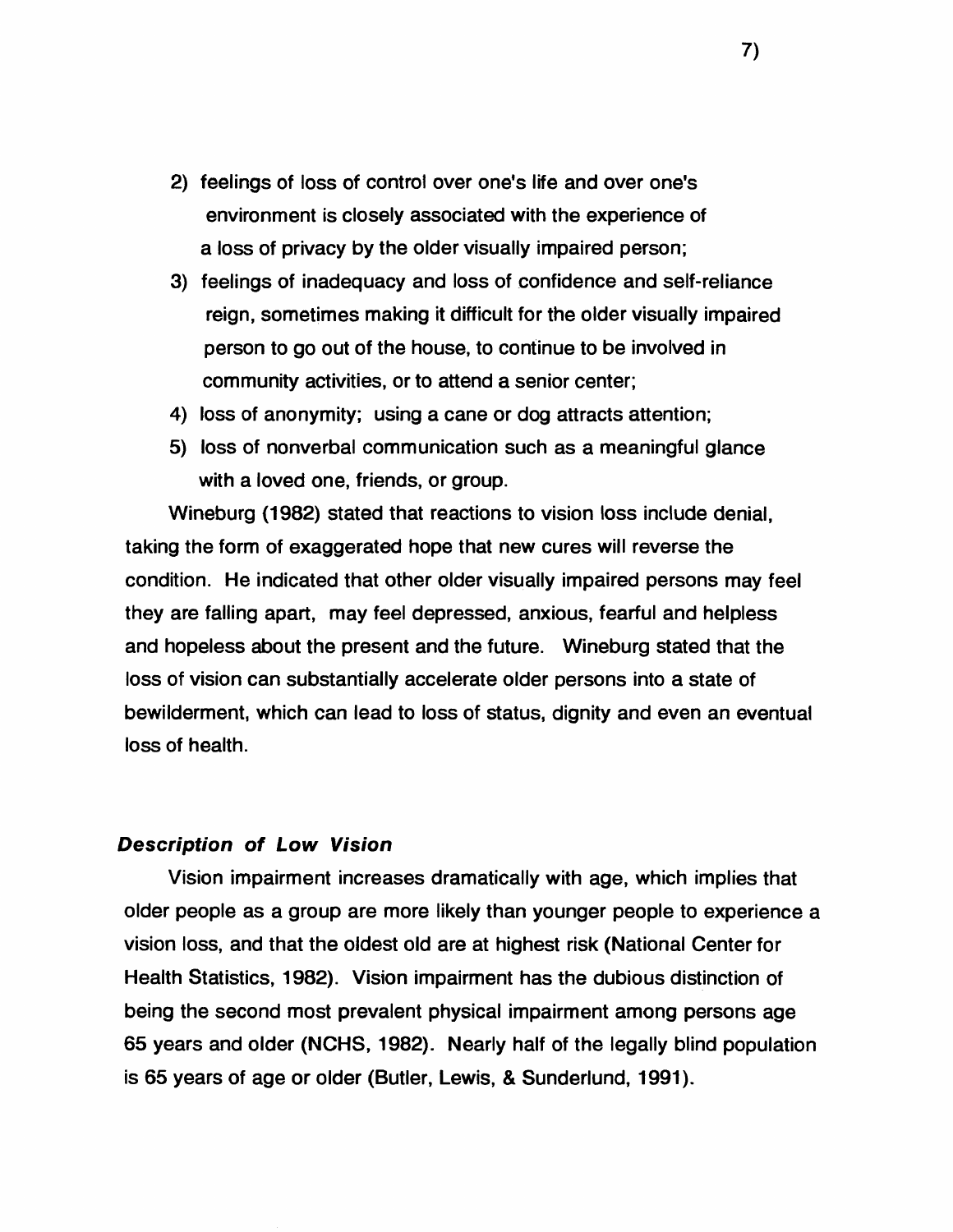Low vision is defined as a serious loss of vision that cannot be corrected by medical or surgical procedures or by conventional eyeglasses (American Foundation for the Blind, 1987). Low vision affects the ability to perform basic day-to-day tasks in the home, in social settings, and on the job. Currently, well over three million older persons are severely visually impaired.

The four most common causes of visual impairment in people over 65 years are macular degeneration, cataracts (lens opacities), glaucoma, and diabetic retinopathy. Macular degeneration affects a vital part of the retina and leads to a loss of central vision, leaving peripheral vision intact. Cataract is an opacity of the crystalline lens within the eye. Glaucoma involves increased tension within and hardening of the eyeball as a result of increased fluid. There are two basic types of glaucoma: acute congestive (narrow-angle) and chronic (wide angle). The latter is the most common form of the disease. Diabetic retinopathy is a deterioration of the retina caused by chronic diabetes.

#### *Low Vision and Depression*

There are few studies that deal with low vision and depression. Oppegard, et al. (1984), concluded that hearing and vision loss were moderately related to depression and to anxiety among older adults but only for those persons with little access to social and care-giving support. Billig (1987) discussed health losses among older people. He concluded that they are a part of the life experience of aging and can result in serious depression. He felt that losses were cumulative and intensive. He did not discuss vision specifically.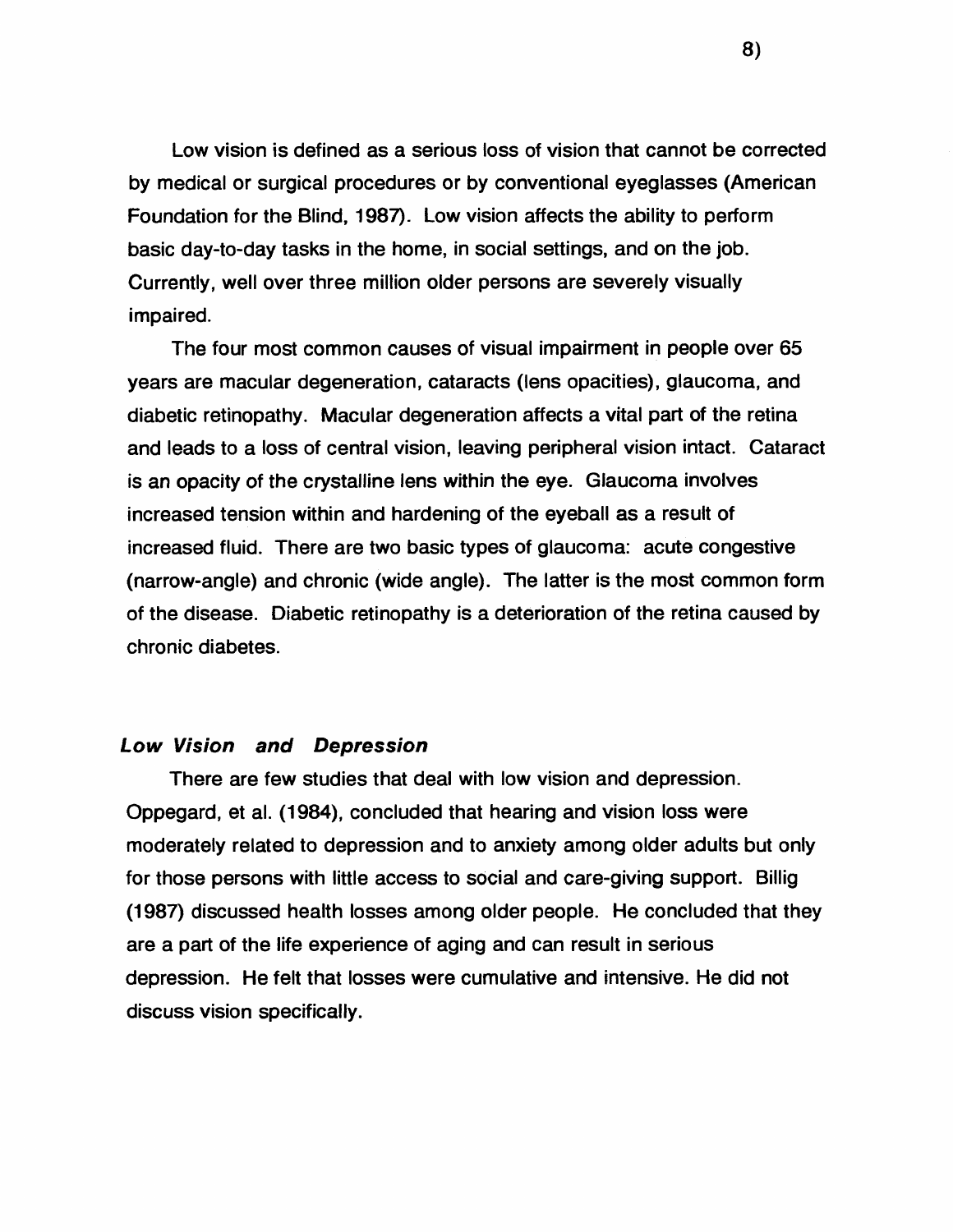Wineburg (1982) said that older visually impaired persons may feel they are falling apart, feel depressed, anxious, fearful, helpless ,and hopeless about the present and the future. Other studies revealed that older people who suffer from low vision experience a range of psychological reactions, including grief, confusion, fear, anxiety, depression, loss of control, social isolation, and loss of self-esteem (Becker et al., 1984; Carroll, 1961; Cholden, 1978; Golden et al., 1984, Heppen & Petersen, 1979), and lower morale (Gillman et al., 1986).

The deficiencies in previous studies include sample size (Oppegard, et al., 1984: under 100 subjects). Branch, Horowitz, and Carr (1989) state that small sample sizes serve to suggest directions for more systematic inquiry. The use of totally blind instead of low vision subjects is inappropriate (Fitzgerald, Ebert, & Chambers, 1987; Needham, Ehmer, Marchesseault, & De L'Aune, 1986). Other problems include using children or adolescents as subjects (Agrawal & Kaur, 1985; Bauman, 1964). Results cannot be generalized to low vision adults. Foxall, et al. (1992), felt that psychosocial conclusions obtained by researchers such as Jones, et al. (1981), Jones, Freemon, & Goswick (1981), Wulsin, Jacobson, & Rand (1987) were not documented by systematic studies. There also might be better depression instruments to use. Oppegard et al. (1984) used a short form of the Beck Depression Inventory to arrive at their conclusions.

In summary, depression results from a personal loss. Depression is the most common of the emotional disorders found in older people. However, many older adults report feeling less depression than younger adults. There has been little done to confirm that vision loss causes depression in older adults. As outlined in the methods section, this study will determine if depression increases after the onset of low vision in the elderly.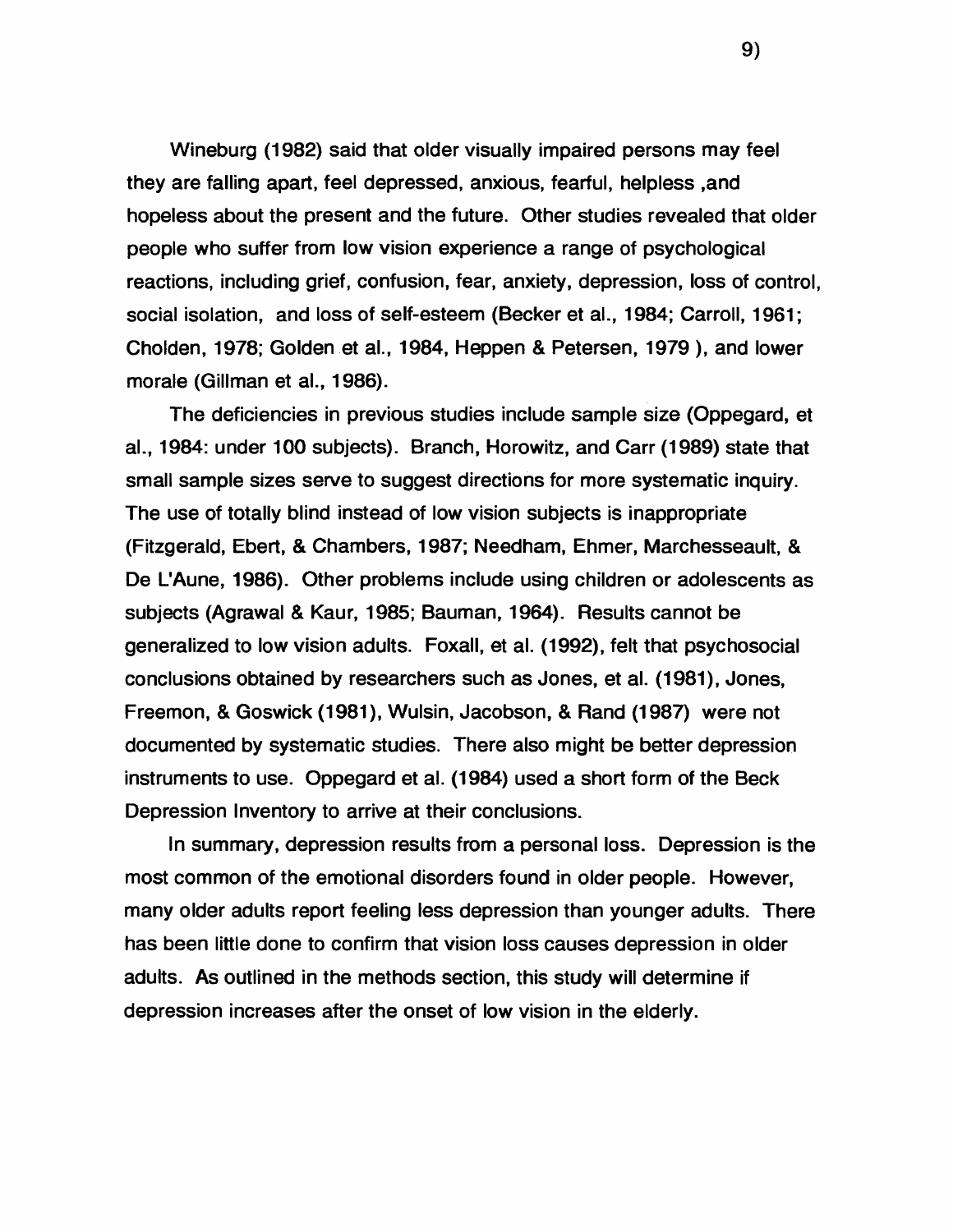### **Self-Assessment of Health and the Elderly**

Another factor of aging that might influence depression among low vision patients is the self-evaluation of their health. Idler and Kasl (1991) confirmed that self-assessment of health is the strongest predictor of life satisfaction. Individuals with poor objective health can have high life satisfaction if they believe their health is relatively good and vice-versa. This study will also include a question asking patients about their health satisfaction.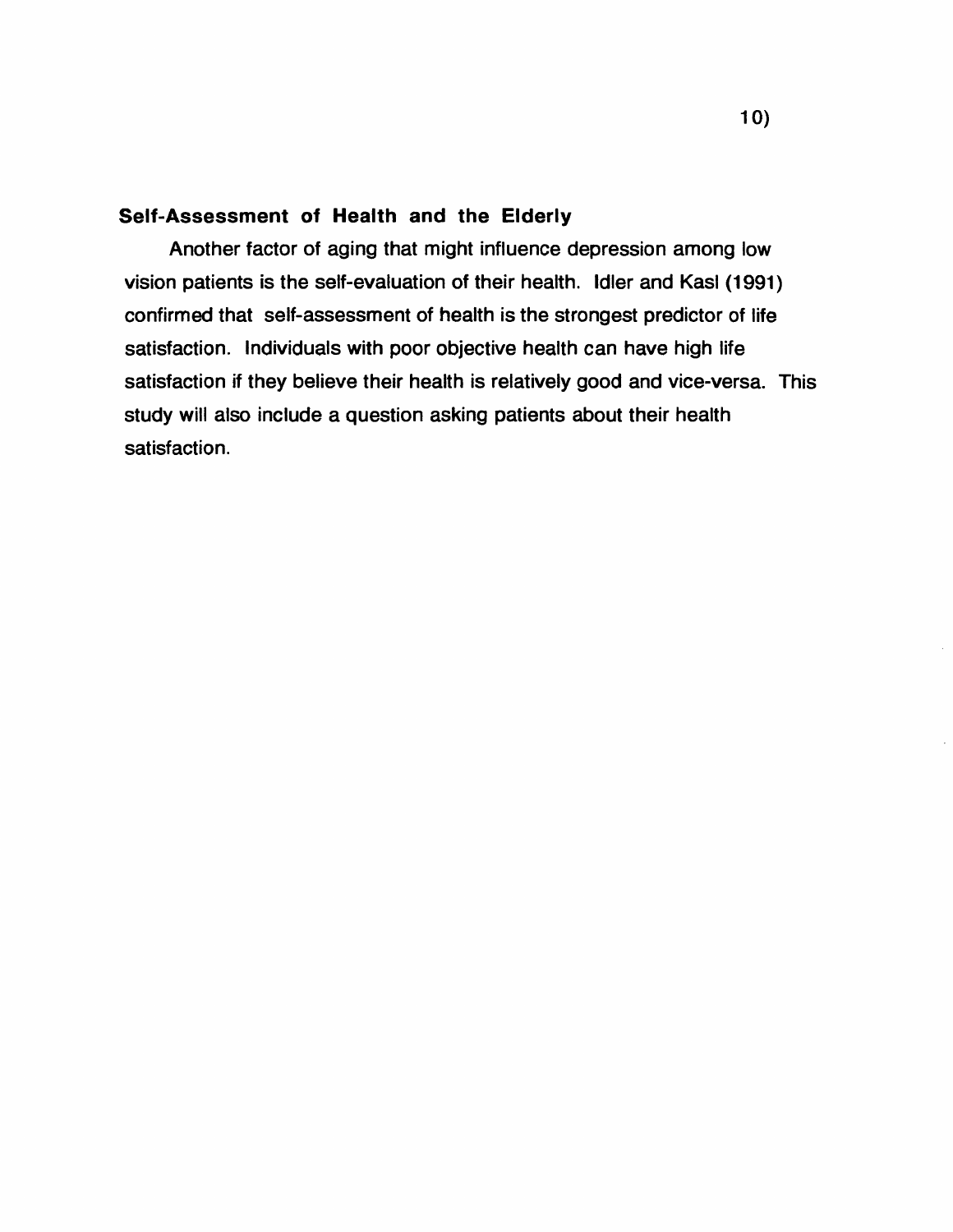## **Chapter 3 Methodology**

#### *Objectives of the Study*

The objective of this study was to analyze a sample of at least 100 people, 55 years of age and older, who had vision loss to determine if depression is a direct correlate. The literature reveals that usually most older people are not depressed. Therefore, if low vision patients developed depression after the onset of vision loss, it should have been readily apparent. Also analyzed was the effect of social support networks upon the severity of the depression. Depression and support group size should be inversely related. A secondary objective of the study was to add to the base line of information regarding depression in the elderly who have low vision. The results of this research will increase the limited information available regarding depression and low vision in the aged. Prior research in this area was not based upon adequate, systematic studies.

#### *Assumptions*

It was assumed that the elderly people used in this study did not have a significant mental illness or dementia. It was also be assumed that their life-satisfaction is typical for older adults. It was also be assumed that the vision loss cannot be reversed.

#### *Lim itations*

A limitation of this study might be that the sample was not random. The sample was derived from patients who are unfortunate enough to have developed vision loss at a given time in their lives. These patients were tested for depression in the order that they appeared in the office for treatment.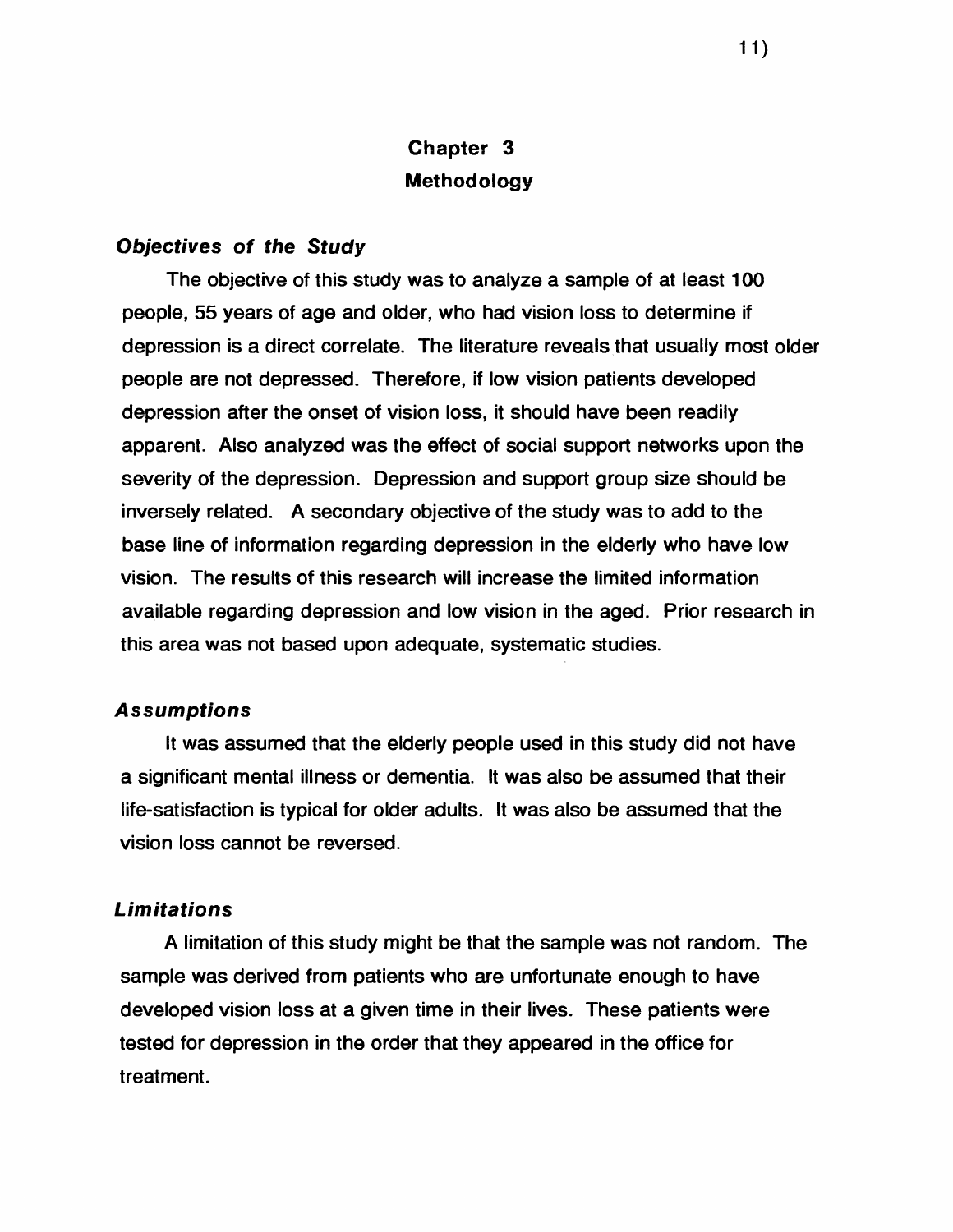### *Definition of terms*

| Low Vision: | a serious loss of vision that cannot be corrected by       |  |  |
|-------------|------------------------------------------------------------|--|--|
|             | medical or surgical procedures or by conventional          |  |  |
|             | eyeglasses.                                                |  |  |
|             | Depression: in psychiatry, a morbid sadness, dejection, or |  |  |
|             | melancholy, distinguished from grief, which is             |  |  |

realistic and proportionate to a personal loss.

Elderly: for the purposes of this study, anyone over the age of 55.

## *Hypotheses*

- 1) There is a statistically significant (.05 or .01) direct relationship between low vision and depression. The greater the vision loss, the greater the depression.
- 2) There is a statistically significant inverse relationship between depression and the individual's support network. Adequate support results in less depression.

## *Description of Instruments*

The Center for Epidemiologic Studies Depression Scale (CES-D) was used to evaluate depression in low vision elderly patients. This scale was developed by Radloff in 1977. It was specifically constructed to assess current frequency of depressive symptoms, with emphasis on depressed affect or mood, and was intended for use with cross-sectional samples in survey research. The CES-D's 20 items represent the major components of symptomatology that Radloff identified in both the clinical literature and factor analytic studies of existing measures. The six components include: depressed mood, feelings of guilt and worthlessness, feelings of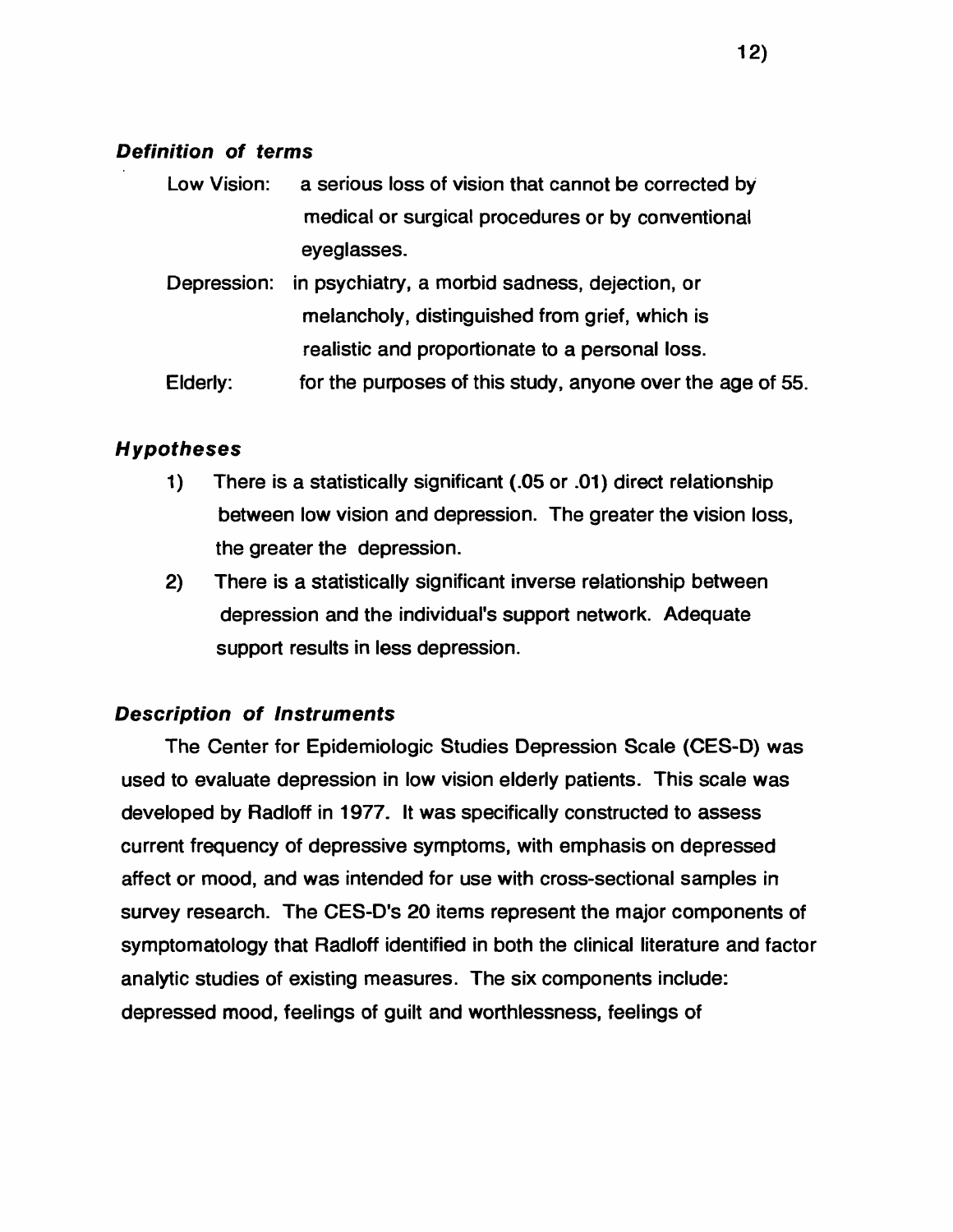helplessness and hopelessness, psychomotor retardation, loss of appetite, and sleep disturbance. The CES-D was validated in household interview surveys, as well as in psychiatric settings. The patient was asked to rank his experiences and feelings in the following manner rarely or none of the time (0), some or little of the time (1), occasionally or a moderate amount of the time (2), and most or all of the time (3). The depression inventory is listed in Table 2.

Social support was measured by the MOS Social Support Measure. This survey arose from the Medical Outcomes Study, a two-year study of patients with chronic conditions. Sherbourne and Stewart (1991) developed this 19 item survey based upon four functional support scales: emotional, informational, tangible, affectionate, and positive social interaction. These support measures are distinct from structural measures of social support and from related health measures. Patients had five answers to choose from for the support network inventory, none of the time, a little of the time, some of the time, most of the time, and all of the time. The social support inventory is listed in Table 3.

Self-evaluation of health was done by having patients respond to a question regarding their health choosing very poor, poor, fair, good, or excellent.

#### *Population and Sample*

The study population was taken from elderly patients, 55 or older, who have recently suffered irreversible vision loss that categorizes them as low vision patients. The subjects' vision loss was confirmed by Dr. Ira Priluck, a retinal specialist at St. Joseph Hospital in Omaha, NE.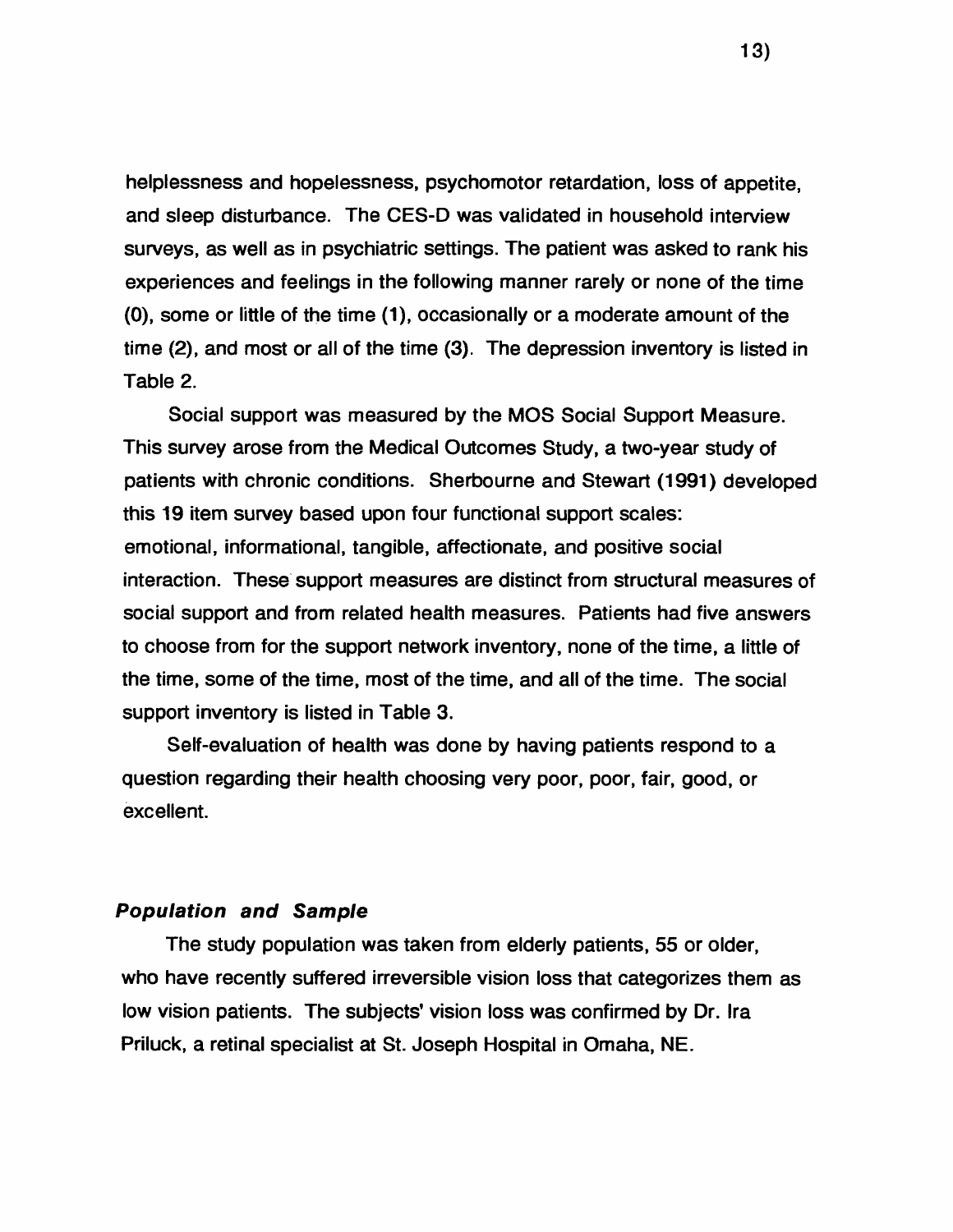#### *Data Collection Procedure*

Once it had been determined that nothing further could be done to treat a person's visual disease, the survey was given to each patient to be completed in Dr. Priluck's office, by a person trained in data collection procedures. This survey included the CES-D depression scale, the MOS social support survey, a question regarding each patient's self-evaluation of their health as well as a questionnaire asking pertinent demographic information, including age, gender, onset of low vision, cause of low vision, visual acuity measurement, and prognosis.

#### *Treatment of Data*

The data was statistically analyzed using a t test to compare the difference between means scored by a comparison group and the low vision group (accepting significance at .01 or .05) and Pearson Product-Moment correlation coefficients to describe the relationship between variables.

The comparison group data used for depression was from a study done by Thorson and Powell in 1993 ( $n = 400$ ). The comparison group data on the MOS Social Support Survey was obtained from the original work by Sherbourne and Stewart (1991). The validity of the MOS survey was established by using data obtained from a large sample ( $n = 2987$ ), multitrait scaling analyses, and ultimately constructing a social support index which is reliable (all Alphas > 0.91) and stable over time.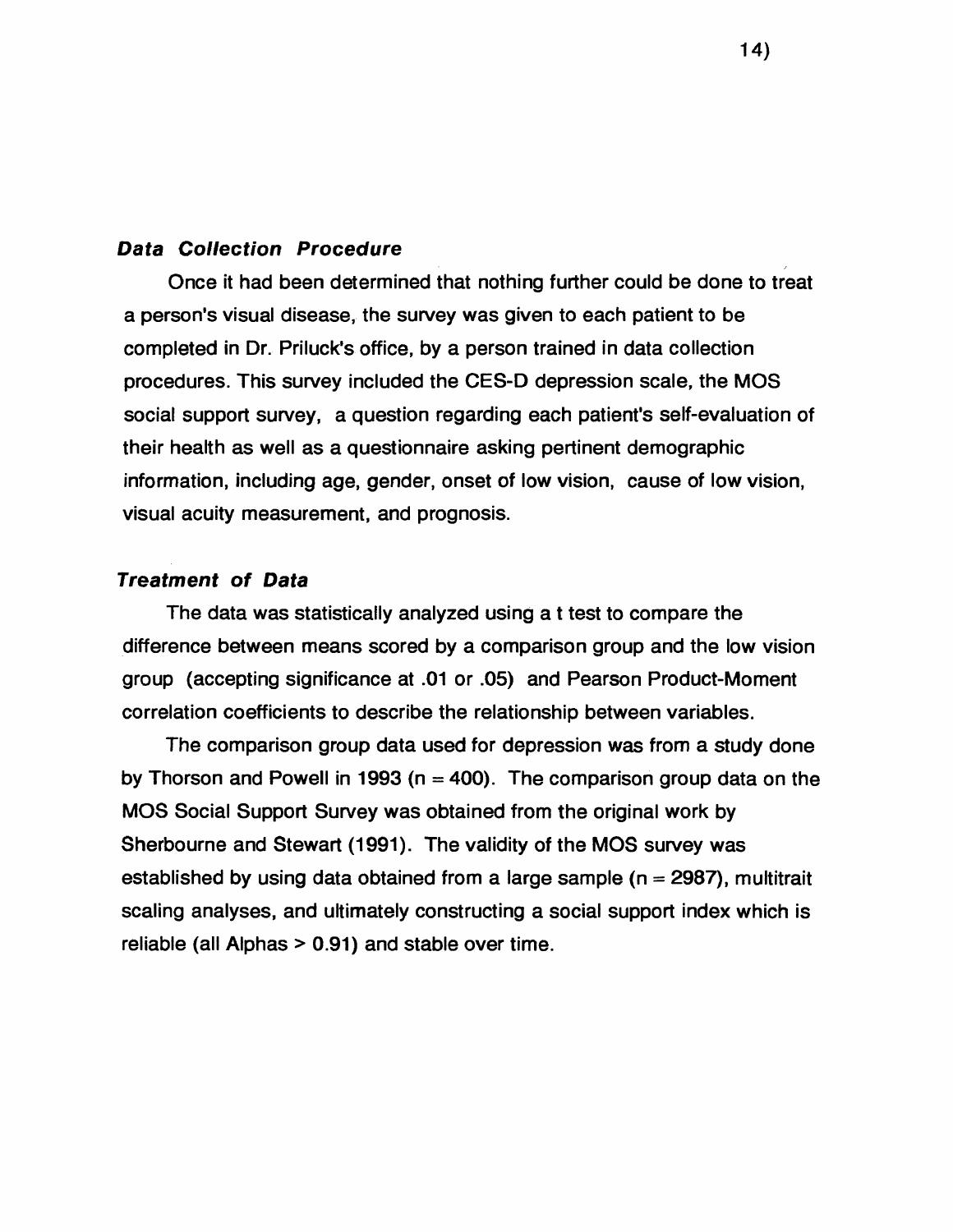# **Chapter 4 Findings**

### *Revisions in Definitions and Data Collection Procedures*

There were no changes in procedures or definitions. Data was collected as planned.

#### *Sample Description*

It was initially intended to survey one hundred low vision patients. The researcher settled for a smaller group ( $n = 67$ ), forty-nine females and eighteen males, in order to complete the study within a reasonable amount of time. The reason for the smaller sample is that there were not as many elderly patients meeting the study criteria as was initially expected. The age of the sample ranged from 55 to 91, with a mean of 75 (SD 9.0). The interval between the beginning and the completion of treatment of the ocular disease ranged from three to twelve months. Fifty-one patients had macular degeneration, ten had diabetic retinopathy, three had central retinal vein occlusion, and two had trauma. Since macular degeneration and diabetic retinopathy are the leading causes of permanent vision loss among the elderly population, it was not surprising to find that the majority of the sample consisted of these two diseases. Forty-two patients suffered vision loss binocularly while twenty-five had monocular vision loss.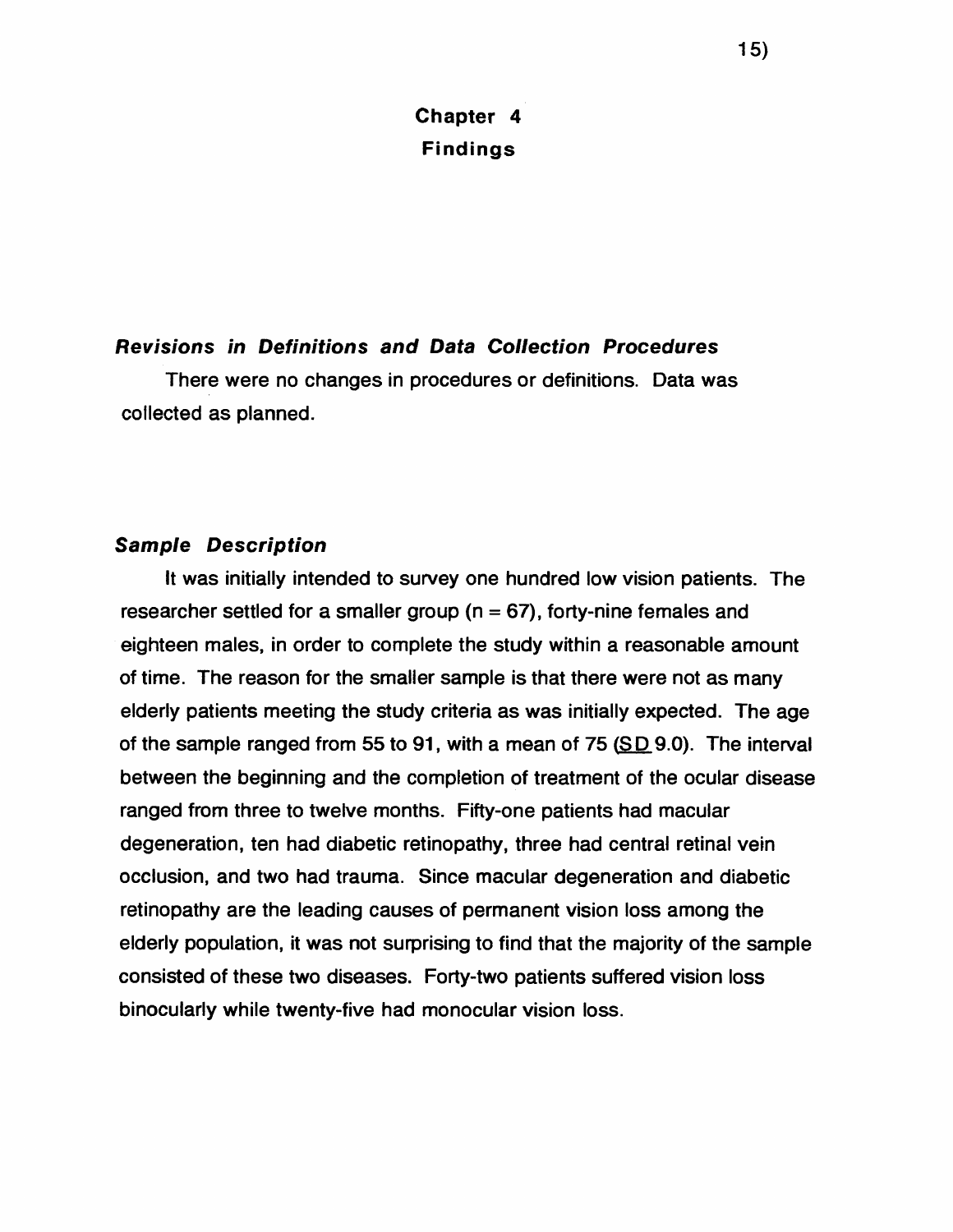Table **1** describes the visual acuity distribution. 80.6% of the sample had visual acuity of 20/201 or worse. **20/200** is considered to be legally blind. The remaining 19.4% of the sample had visual acuity between 20/50 and 20/200. This smaller segment of the sample, although not legally blind, reflects vision loss that correlates with the definition of low vision and justifies inclusion in the analysis.

The CES-D depression inventory is described in Table 2. Listed are the **2 0** questions asked followed by the mean and standard deviation for each question. Patients were asked to respond on a scale from **0** (none of the time) to 3 (all of the time). In this study, 12.672 was the mean score with a standard deviation of 8.71. This was higher than the results reported by Thorson and Powell in 1993 (6.78, 7.68) and by Radloff in 1991 (8.97, 8.50), but below 16.0 which is considered by Radloff to be indicative of depression. Although depression and vision loss in this study did not correlate, there was still depression among some of the patients which accounts for the higher numbers. To verify depression among the study group, a t-test revealed that the study group was significantly more depressed than the comparison groups ( $t = 5.99$ ,  $p < .01$ ).

The MOS social support network inventory is described in Table 3. The **2 0** questions asked are listed followed by the mean and standard deviation for each question. Responses were scaled from **1** (none of the time) to 5 (all of the time). In this study, 80.448 was the mean score with a standard deviation of 14. 237 which was higher than the results reported by Sherbourne and Stewart in their original study in 1991 (69. 4, 20.7). With the the MOS survey, the higher numbers reflect greater support. A t-test verified that there was a significant difference between the means of the study group and the comparison group ( $t = 3.48$ ,  $p < .01$ )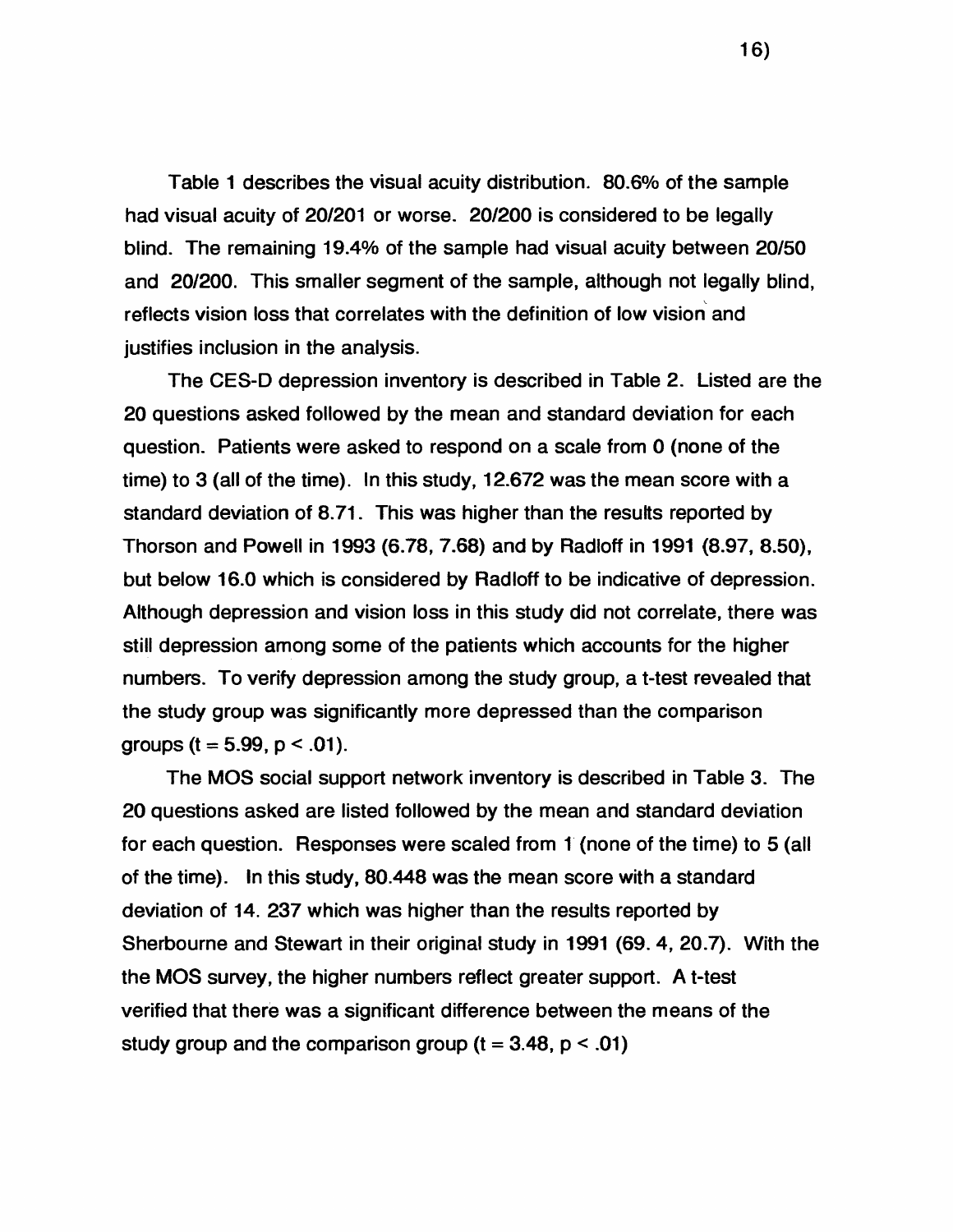Table 4 describes the correlation coefficients between the variables tested in the study: visual acuity, depression, support network, and self-evaluation of health.

### *HypothesesTesting*

After analysis of the data was completed, it was applied to the proposed hypotheses. The results revealed that:

- **1**) There is not a significant correlation between visual acuity and depression.
- 2) There is a significant inverse correlation between depression and the patients support network.

The first hypothesis proposed that there would be a correlation between vision loss and depression. This was not the case. However, the second hypothesis, that a support network would reduce the amount of depression, was found to be significant.

#### *Other Findings*

Further analysis of the data revealed correlations consistent with current thinking regarding self-evaluation of health. It was found that there is a significant inverse relationship between depression and elderly patient's self-evaluation of health. The better an elderly patient feels about their health, the less likely they are to be depressed. Also, there is a significant relationship between self-evaluation of health and the patient's support network. A support group surrounding an older patient will increase the likelihood that the self-evaluation of health will be positive.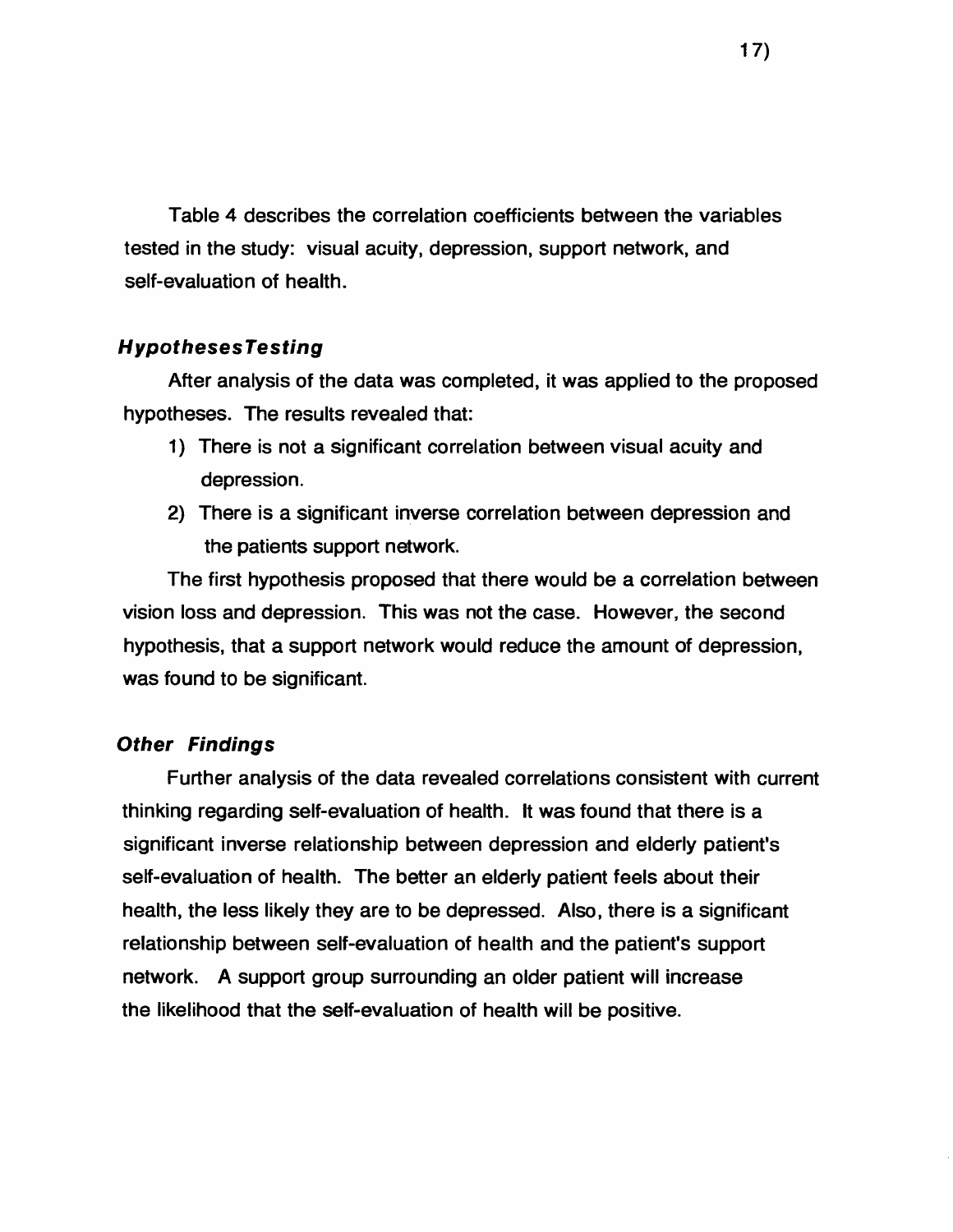## **Chapter 5 Conclusions and Implications**

The intent of this research project was to determine if elderly people who suffer from vision loss become depressed. Most would assume that blindness would be depressing. The results of this study determined that was not the case. Utilizing the CES-D depression scale, there was no significant correlation between eye disease, subsequent visual acuity loss, and depression.

There are several possible explanations for this result. First, elderly patients are often aware of the conditions that predicate visual problems. For example, a diabetic knows that bleeding in the retina is a result of diabetes. Age-related macular degeneration is usually familial. Patients with progressive visual conditions, then, can adjust to them without the stress of loss which can lead to clinical depression.

Another factor that parallels disease awareness is that the onset of eye disease is rarely acute. However, even if the onset is unexpected, treatment can often be initiated to reverse or stabilize the condition. This gives the patient hope, reducing the chance of depression.

Another explanation to consider is that patients are initially affected monocularly with the disease affecting the other eye at a later time. Vision loss in one eye is easier to adapt to if the other eye is left intact.

One final concept to be discussed is that vision loss in elderly patients primarily affects central vision, leaving peripheral vision unaffected. Granted, loss of central visual acuity can be devastating and results in loss of reading skills, inability to drive a car, and other visually oriented skills. But, peripheral vision allows low vision patients mobility and the potential to adapt well enough to live independently.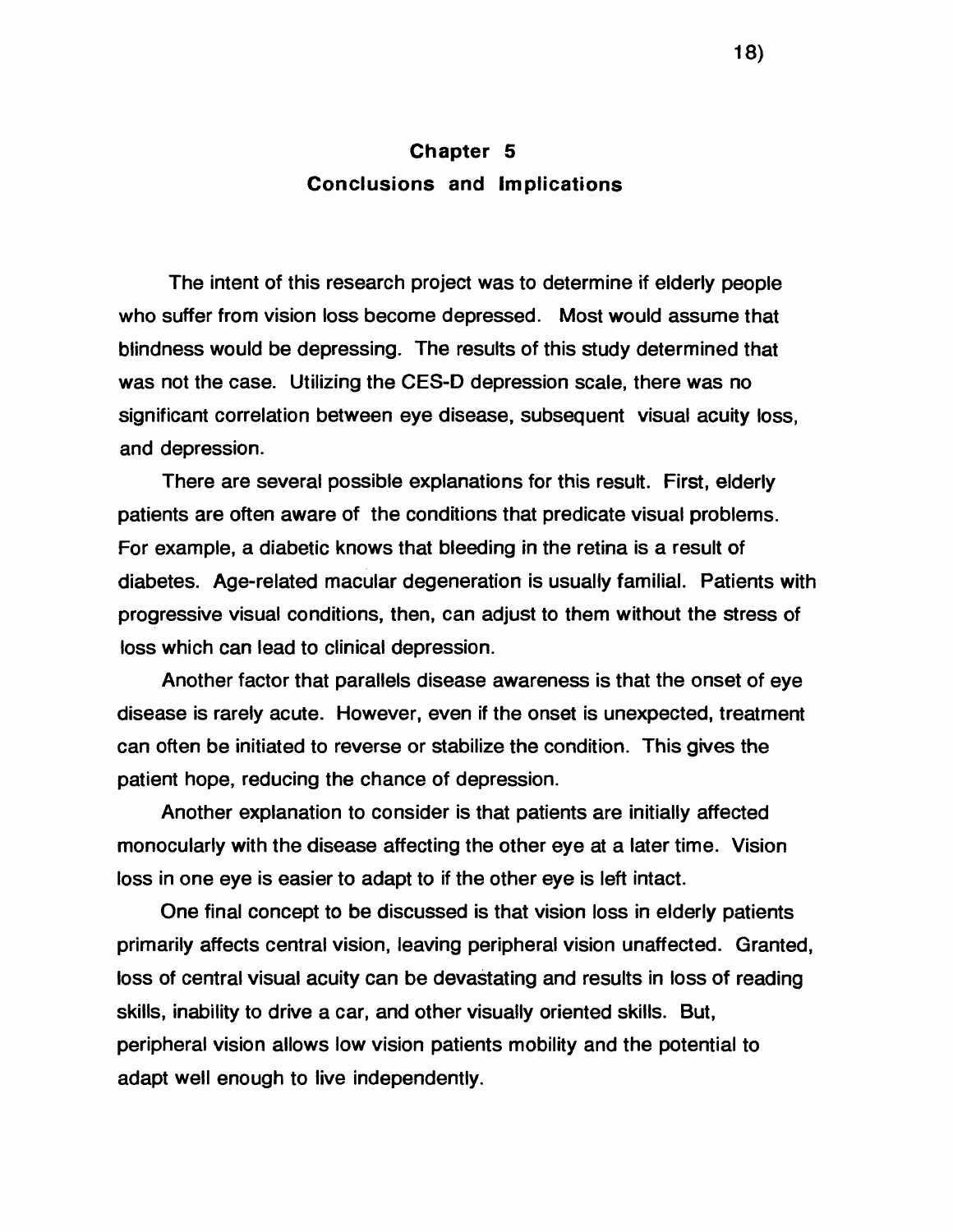This study did show a significant inverse relationship between depression and elderly patient's support network. A support network means that depression is less likely to occur. This result is consistent with a 1984 study by Oppegard, et al, that indicated that vision loss was moderately related to depression and to anxiety among older adults, but only for those persons with limited access to the social and caregiving support of a family network. Another paper that discusses low vision and support groups was done by Van Zandt, Van Zandt, and Wang (1994). They found that elderly people who were members of support groups for the blind were more likely to be successful in dealing with vision loss compared to those who were more isolated with their condition.

The relationship between depression and self-evaluation of health showed a significant inverse relationship. The better elderly patients feel about their health, the less chance depression will occur. Also significant is the relationship between elderly patient's support network and the self-evaluation of their health. In this study, it was found that a positive self-evaluation of health was directly related to a strong support network.

Discussion of self-evaluation of health is in order here. A literature review suggested that self-evaluation of health by elderly people:

- a) Is directly correlated with physician's evaluations of health.
- b) Is a better predictor of future physician's ratings than the reverse.
- c) Is the strongest single predictor of life satisfaction.
- d) Is affected by social status, gender, education, and peer groups.
- e) Is tempered by aspiration levels keeping the reality of an individual's health status in check.
- f) Is most positive in the 75+ age bracket.
- g) Is usually higher in women than in men.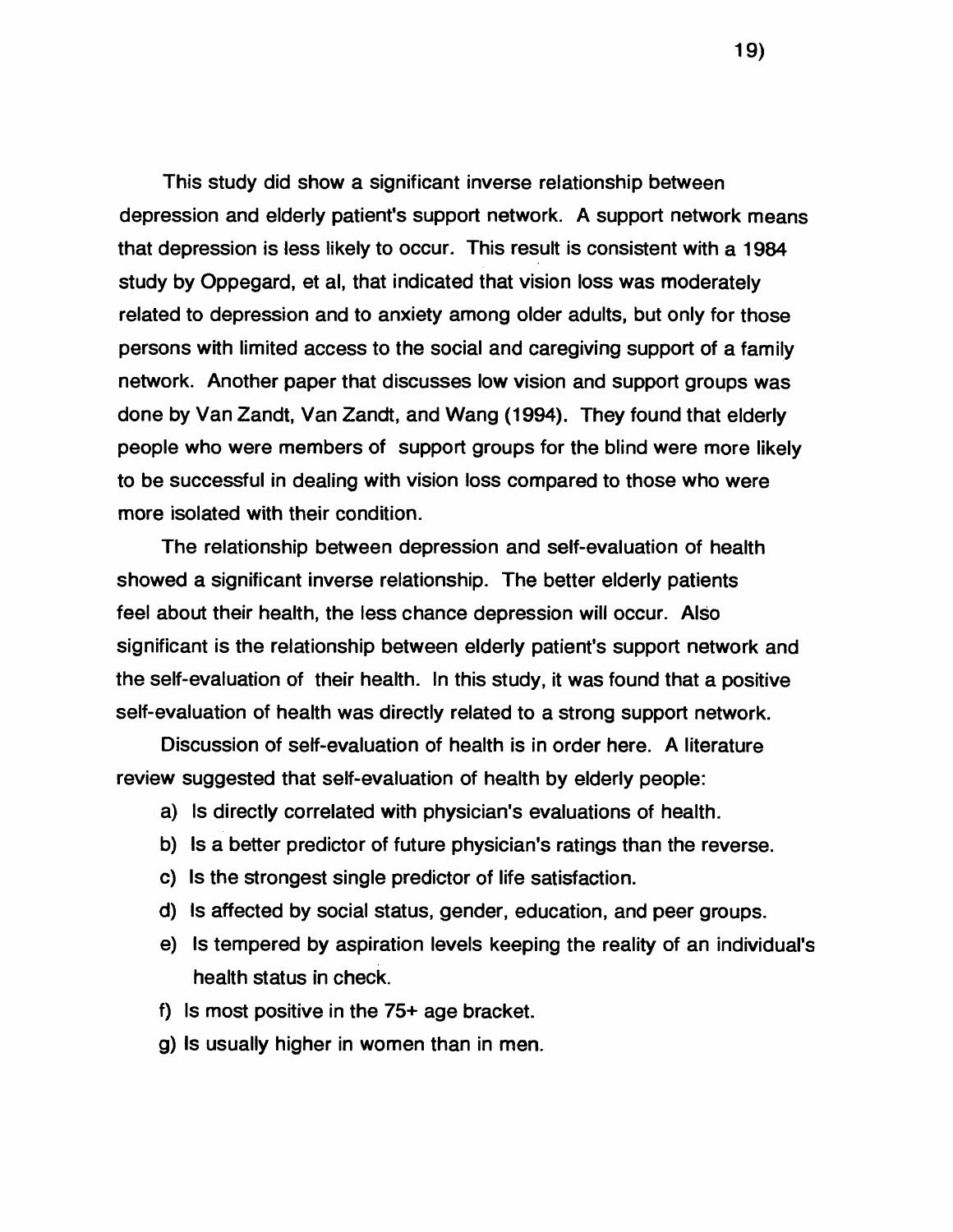h) Can place the older person in the role of dependent recipient which can negatively affect self-evaluated health (Stoller, 1984).

I) Is a significant predictor of mortality (Idler & Kasl, 1991).

Self-evaluation of health plays a major psychological role in the life of an elderly person. To have a significant correlation in this study with support networks and depression adds to the overall body of knowledge surrounding self-evaluation of health.

Results of this study are consistent with previous research. Depression in low vision patients was not found to be significant as hypothesized. This might be a result of the tendency for depression to decrease slightly with age (Blazer, et al., 1987). This finding also corroborates research stating that even though depression exists among older adults, they are not a significantly depressed group in comparison to younger groups (Blumenthal, 1975; Zung & Green, 1972; Zung, 1967).

It is well accepted that support networks are important to older people. This study found depression was insignificant in those individuals with low vision who had solid support from family and friends. Self-evaluation of health by elderly people as a predictor of events plays a significant role in low vision patients' lives as well. This study demonstrated that a positive self-evaluation of health resulted in reduced depression. It was also found that positive health evaluations were directly correlated with support groups. Elderly patients with little support could not be expected to rate their health status positively.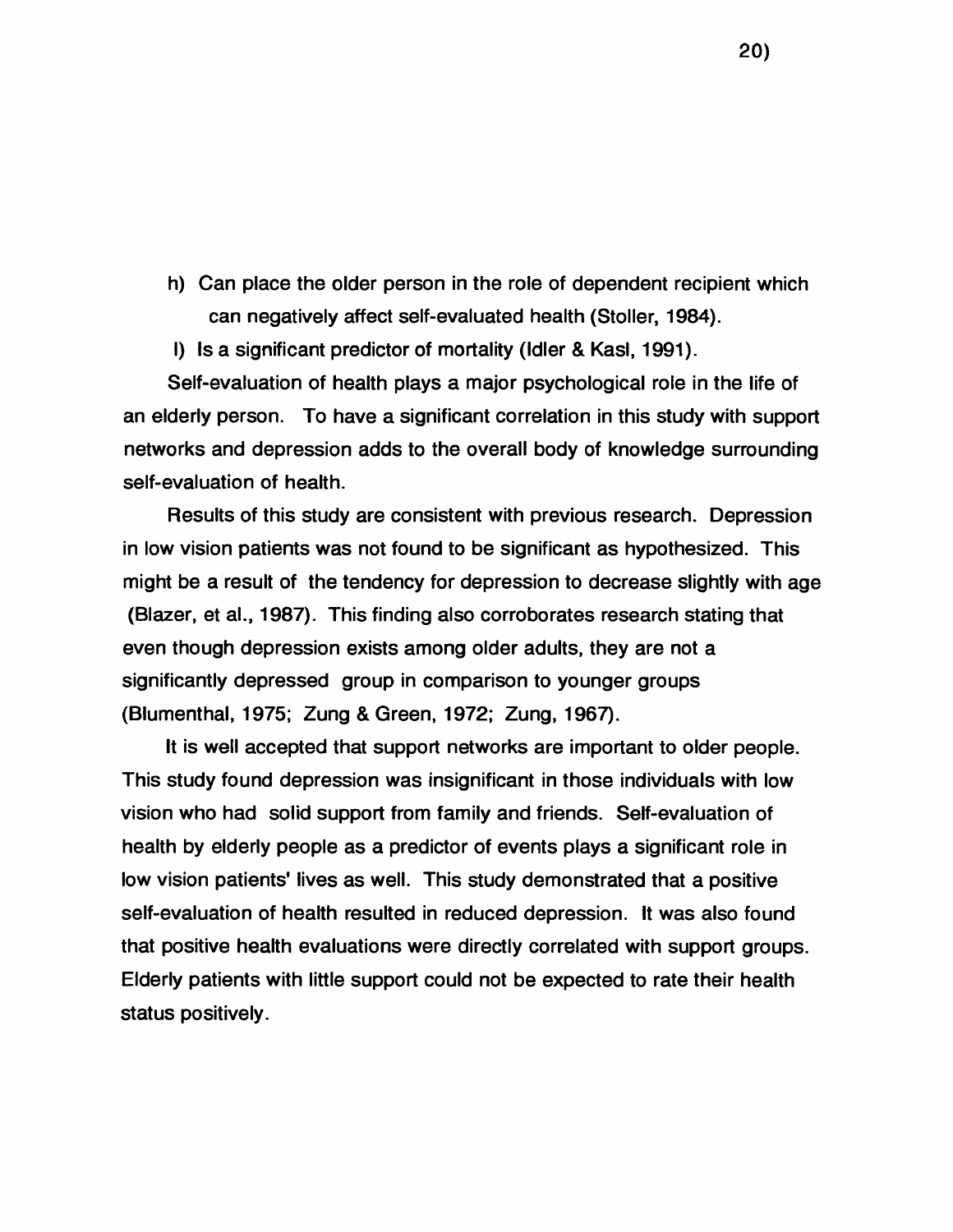Another motivation for this study was to determine what health professionals could do to assist elderly low vision patients during the processof rehabilitation. An area of assistance to be addressed immediately is to keep the patient's support network informed of the visual prognosis. The patient cannot be counted on to explain the severity of their problem to friends and family, due to the "stiff upper lip" syndrome. The eye doctor, a nurse, or a social worker can arrange meetings with family and friends to explain the new needs of the patient and continue to monitor the success of this group support. If the patient doesn't respond positively to non-professional support, then professional counseling is indicated. It is mandatory that low vision elderly patients be monitored professionally via office visits, even after treatment is completed, to insure that their mental health remains stable.

Another area that needs to be emphasized is attitude. This study found that even though older patients were visually handicapped, they still felt that their health was good. It must be emphasized to these patients during rehabilitation that things could be worse. Other positive aspects of their lives need to be built upon in order to help elderly low vision patients cope with their vision loss.

Additional research into elderly patients with low vision is necessary. Even though depression as a result of vision loss was found to be insignificant in these patient's lives, study of lesser psycho-social problems such as anxiety and stress, which can accumulate to lead to major depression, should be attempted. Further understanding into these areas could help health care professionals predict which patients are at risk to develop psycho-social problems before treatment of the visual condition is completed.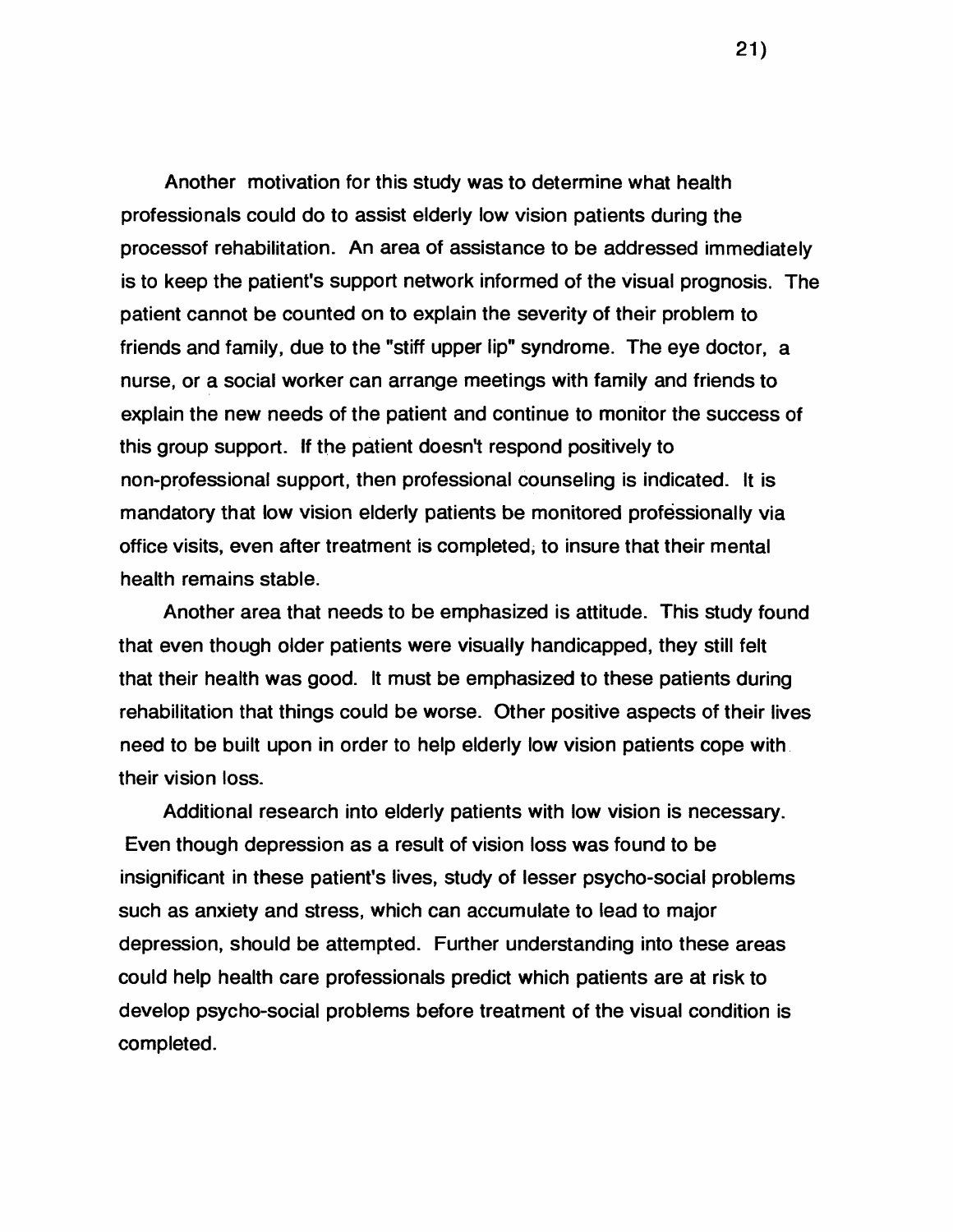Another area to research is the satisfaction that low vision patients have with their support network. A dysfunctional group of supporters might be harmful to the elderly patient recovering from vision loss. It would be also helpful to know if support groups remain helpful or become a nuisance over time.

Other areas of research needed include longitudinal studies regarding adaptation to low vision by elderly patients. Overcoming transportation problems, shopping problems, personal hygiene, and other situations that are usually taken for granted should be evaluated in order to understand how people with low vision return to the mainstream of daily activity. Life satisfaction should be evaluated longitudinally in order to understand what changes occur that allow for the elderly patient with vision loss to live a satisfying and happy life.

In summary, this study of low vision elderly patients revealed that vision loss does not necessarily cause depression if there is an adequate support network. Also, low vision patients with a positive self-evaluation of their health were less likely to be depressed. Finally, a support network will increase the likelihood that a positive self-evaluation of health will occur.

If elderly people had the option to select disease conditons as a substitute for the unforeseen health conditions that often accompany aging, most would probably not choose vision loss. Unfortunately, the aging process does not allow us to pick and choose our afflictions. During trying times, of which ocular disease certainly qualifies, patients can feel isolated and uncertain about what the future holds. It should be comforting to them to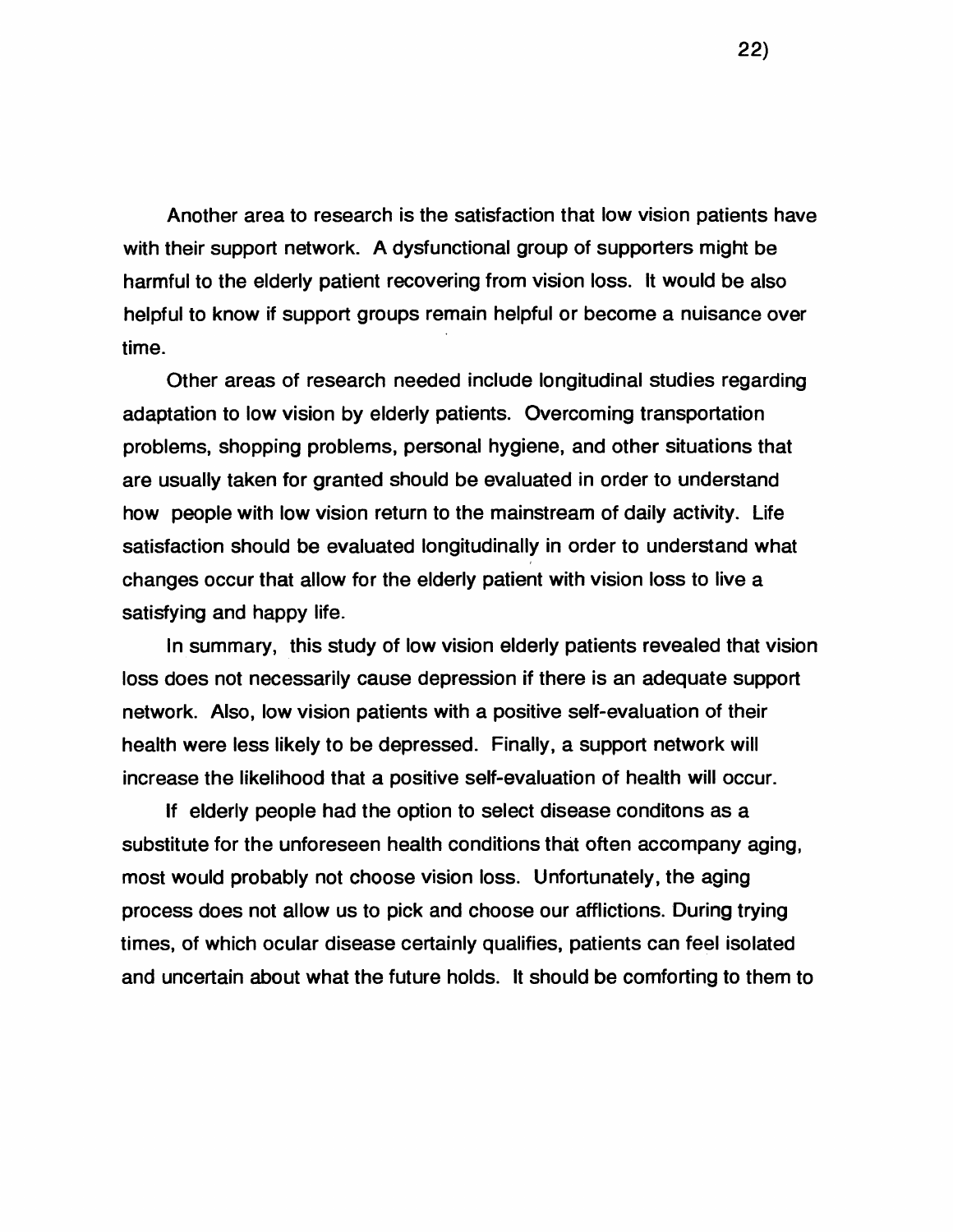know that with timely medical intervention, consistent support from family and friends, and maintaining a positive outlook on life, that the problems associated with loss of vision can be overcome. Health care professionals can confidently reassure low vision patients that even though their lives will never be the same as before the onset of vision loss, there is still hope for a productive, satisfying, and independent lifestyle.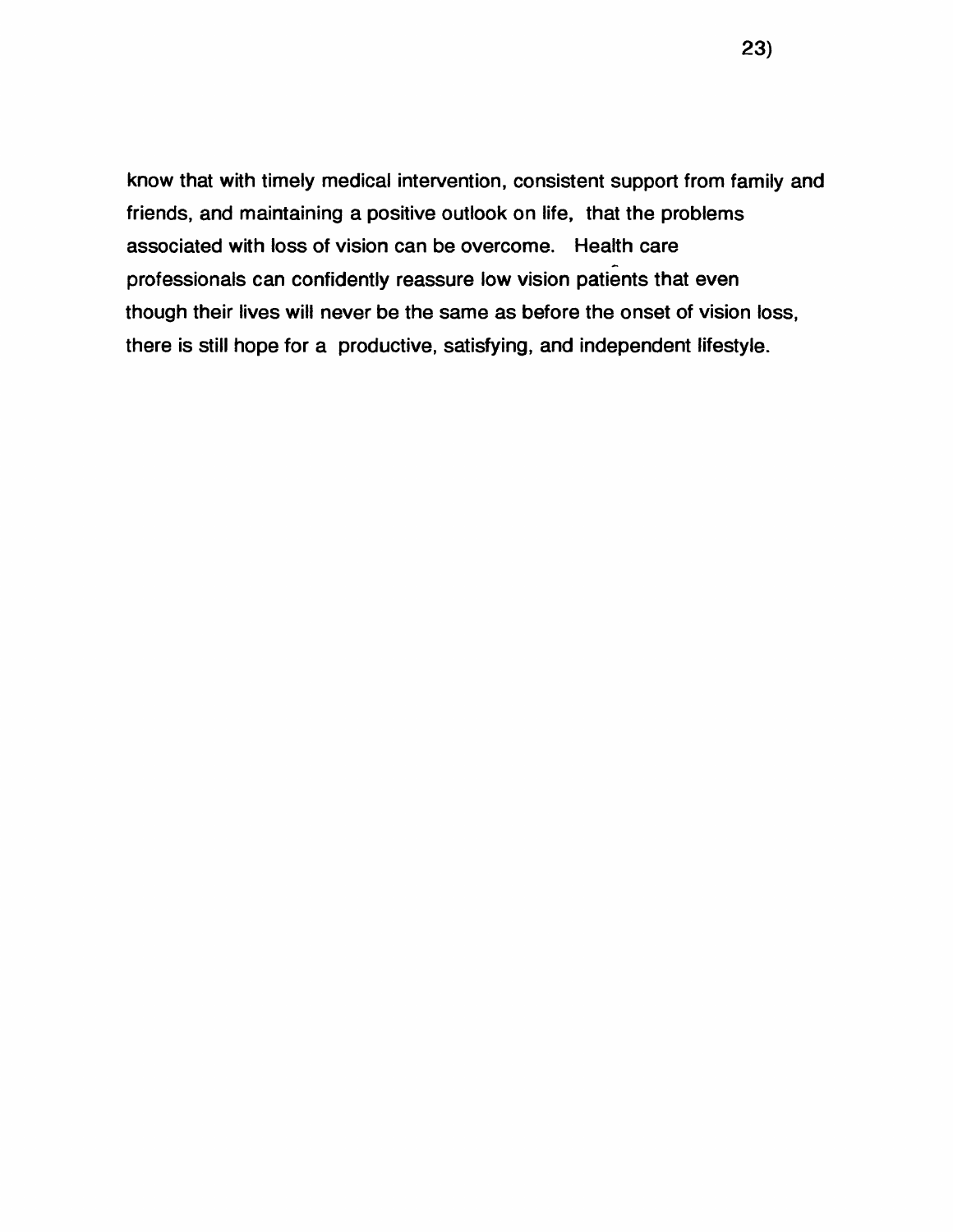#### **References**

- Agrawal, R., & Kaur, J. (1985). Anxiety and adjustment levels among the visually and hearing impaired and their relationship to locus of control, cognitive, social, and biographical variables. Journal of Psvcholoav. 119. 265-269.
- American Foundation for the Blind. (1987). Low vision questions and answers: Definitions, devices, services. New York: Author.
- Anderson, B., & Palmore, E. (1974). Longitudinal evaluation of ocular function. In E. Palmore (Ed.) Normal aging. Durham, NC: Duke University Press.
- Bauman, M. K. (1964). Group differences disclosed by inventory items. International Journal for the Education of the Blind. 13. 101-106.
- Becker, G., Bogaert-Tillis, M. P., Drake, M., & Hester, A. (1984). Vision impairment in older persons. Aging Health Policy Center. San Francisco: University of California.
- Billig, N. (1987). To be old and sad: Understanding depression in the elderly. Mass: D.C. Health and Comp.
- Blazer, D., Hughes, D. C., & George, L. K. (1987). The epidemiology of depression in an elderly community population. Gerontologist 27: 281-87.
- Blumenthal, M. D. (1975). Measuring depressive symptomatology in a general population. Archives of General Psychiatry. 32. 971-978.
- Branch, L. G., Horowitz, A., & Carr, C. (1989). The implications for everyday life of incident self-reported visual decline among people over age 65 living in the community. The Gerontologist. 29(31. 359-365.
- Butler, R. N., Lewis, M., Sunderland, T. (1991). Aging and mental health. New York: Merrill.
- Carroll, J. (1961). Blindness. Boston: Little, Brown and Company.
- Cholden, L. S. (1978). A psychiatrist works with the blind. New York: American Foundation for the Blind.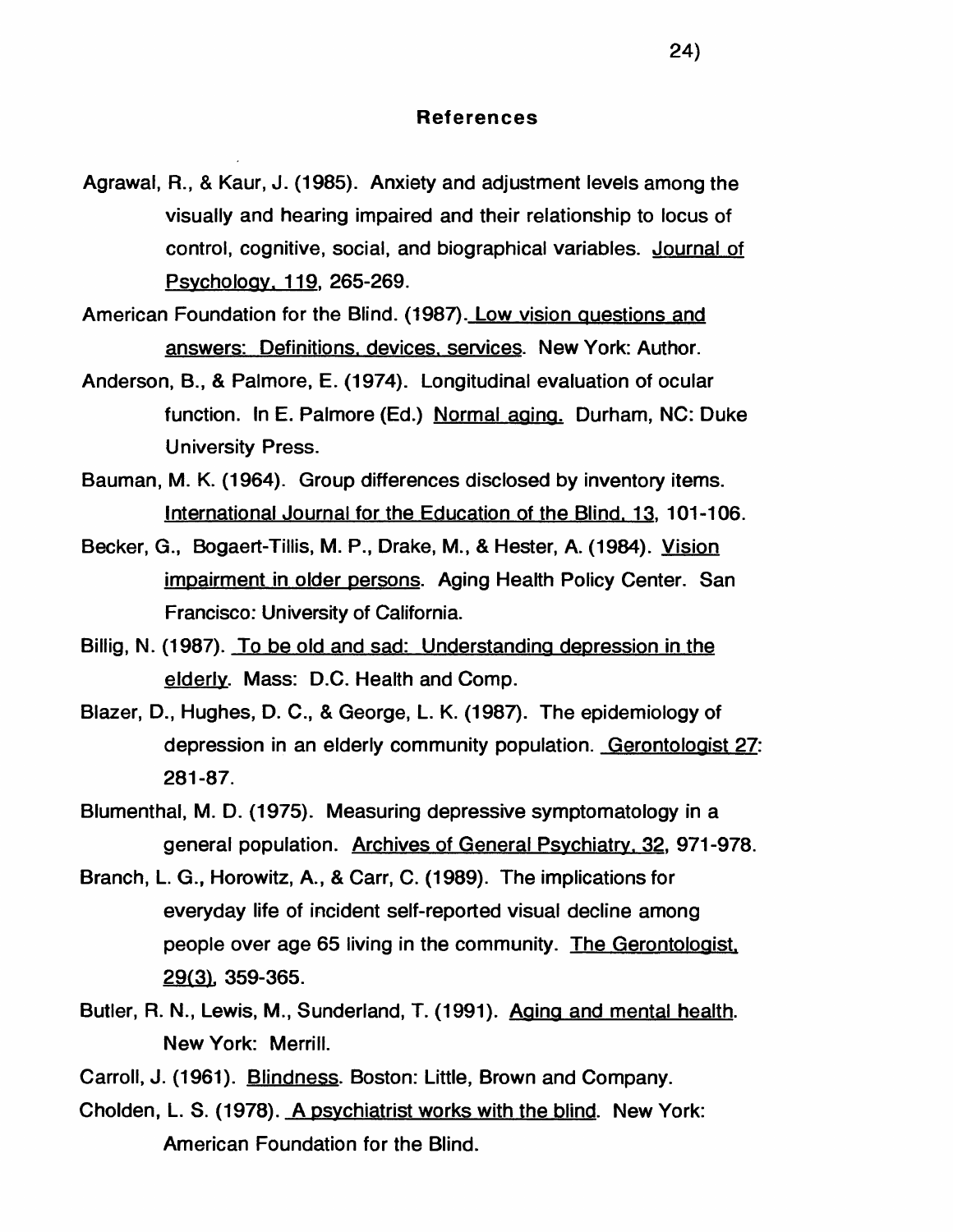- Epstein, L. J. (1976). Depression in the elderly. Journal of Gerontology. 3JL 278-282.
- Fitzgerald, R. G., Ebert, J. N., & Chambers, M. (1987). Reactions to blindness: A four-year follow-up study. Perceptual and Motor Skills. 64. 363-378.
- Foxall, M., Barron, C., Von Dollen, K., Jones, P., Shull, K. (1992). Predictors of loneliness in low vision adults. Western Journal of Nursing Research. 14(1). 86-99.
- Gillman, A.G., Simmel, A., & Simon, E. P. (1986). Visual handicap in the aged: Self reported visual disability and the quality of life of residents of public housing for the elderly. Jounal of Visual Impairment and Blindness. 80. 588-590.
- Golden, R. R., Teresi, J. A., & Gurland, B. J. (1984). Development of indicator scales for the comprehensive assessment and referral evaluation (CARE) interview schedule. Journal of Gerontology. 39. 138 -146.
- Habif, V., & Lahey, B. (1980). Assessment of the life stress-depression relationship: The use of social support as a moderator variable. Journal of Behavioral Assessment, 2, 167-173.
- Hankin, J. R. (1980). The prevalence of depressive symptomatology among patients of a prepain group practice. (Final report, NIMH contract no. 278-77-0045). The Johns Hopkins Medical Institution.
- Heppen, C.J., & Petersen, S. B. (1979). Visual impairment: Facing possible blindness. Social Work in Health Care. 5. 41-49.
- Husaini, B. A. (1983). Mental health of rural blacks in west Tennessee. (Final report, USDA-SEAcR Grant No. 801-15-13 D). Nashville, TN: Cooperative Agricultural Research Projects, Tennessee State University.
- Idler, E.L., and Kasl, S. (1991). Health perceptions and survival: Do global evaluations of health status really predict mortality? Journal of Gerontology. <u>46, 2,</u> S55-65.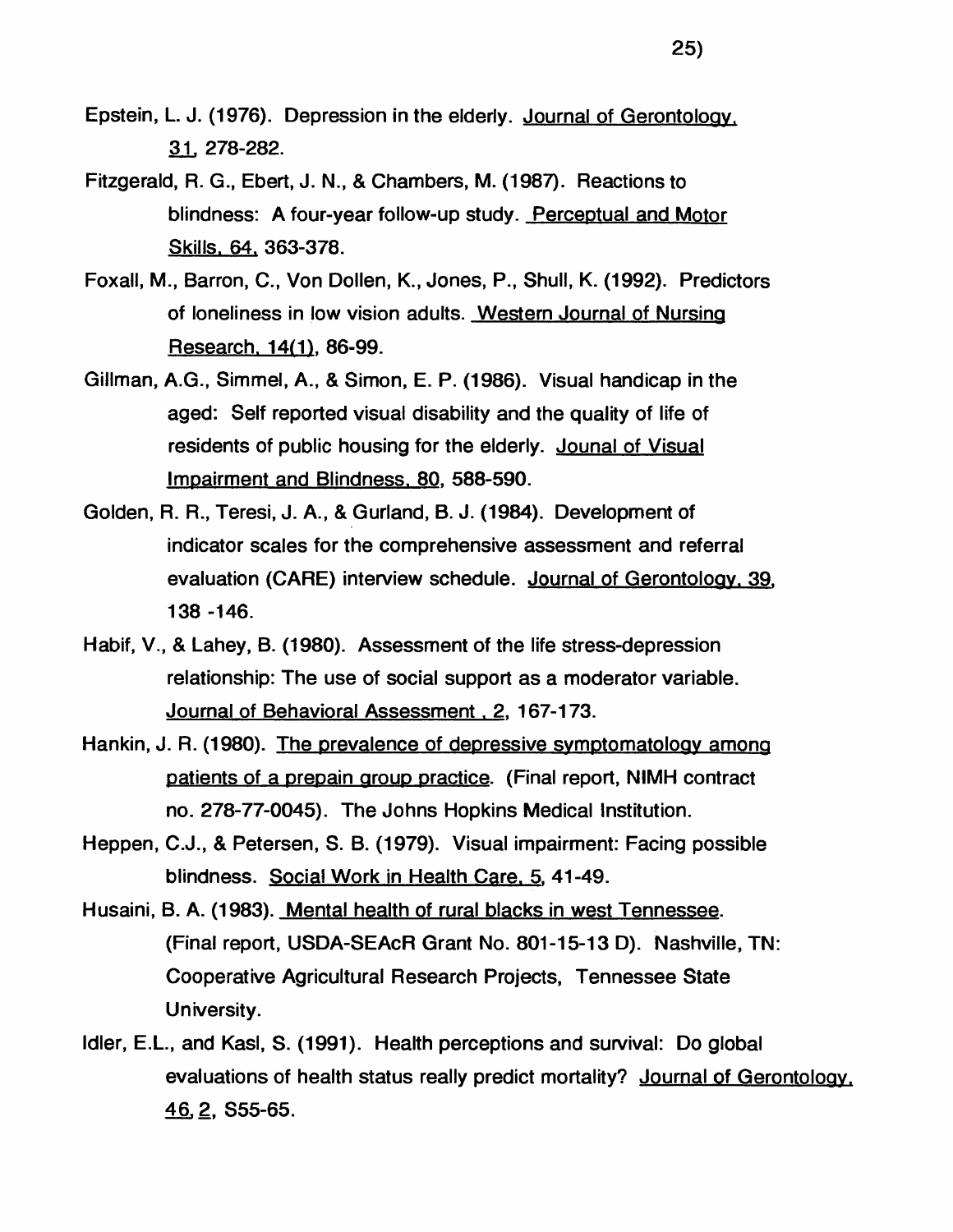- Jarvik, L. F. (1983). The impact of immediate life situations on depression: Illnesses and losses. In L. D. Breslau & M. R. Haug (Eds.), Depression and aging: Causes, care, and consequences. New York: Springer.
- Jones, W. H., Freemon, J. E., & Goswick, R. A. (1981). The persistence of loneliness: Self and other determinants. Journal of Personality. 49, 27-48
- Lieberman, M. A. (1983). Social contexts of depression. In L. D. Breslau & M. R. Haug (Eds.), Depression and aging: Causes, care, and consequences. New York: Springer.
- Miller, B. & Keane, C. (1987). Encyclopedia and Dictionary of Medicine. Nursino. and Allied Health. Philadelphia: W. B. Saunders Company.
- Moss, M. S., Lawton, M. P., & Glicksman, A. (1991). The role of pain in the last year of life of older persons. Journal of Gerontology: Psychological Sciences. 46. P51-P57.
- Murphy, E. (1982). Social origins of depression in old age. British Journal of Psychiatry 141: 135-42.
- Nacoste, D. R. B., & Wise, E. H., (1991). The relationship among negative life events, cognitions, and depression within three generations. The Gerontologist. 31 (3). 397-403.
- National Advisory Eye Council (1983). Vision research: A national plan. Washington, D.C.: U. S. Department of Health and Human Services. National Center for Health Statistics (1982). Prevalence of selected physical impairments, by age, for persons, 45 years and over: United States, 1979. Unpublished data. Cited in Special Committee on Aging, United States Senate, Health and extended worklife. Washington, DC: U. S. Government Printing Office (1985).
- Needham, W. E., Ehmer, M. N., Marchesseault, L., & De L'Aune, W. R. (1986). Effectiveness of the Mini-Mult in detecting MMPI pathology in the blind. Journal of Clinical Psychology. 42. 887-890.
- Oppegard, K., Hansson, R., Morgan, T., Indart, M., Crutcher, M., & Hampton, P., (1984). Sensory loss, family support, and adjustment among the elderly. The Journal of Social Psychology. 123. 291-292.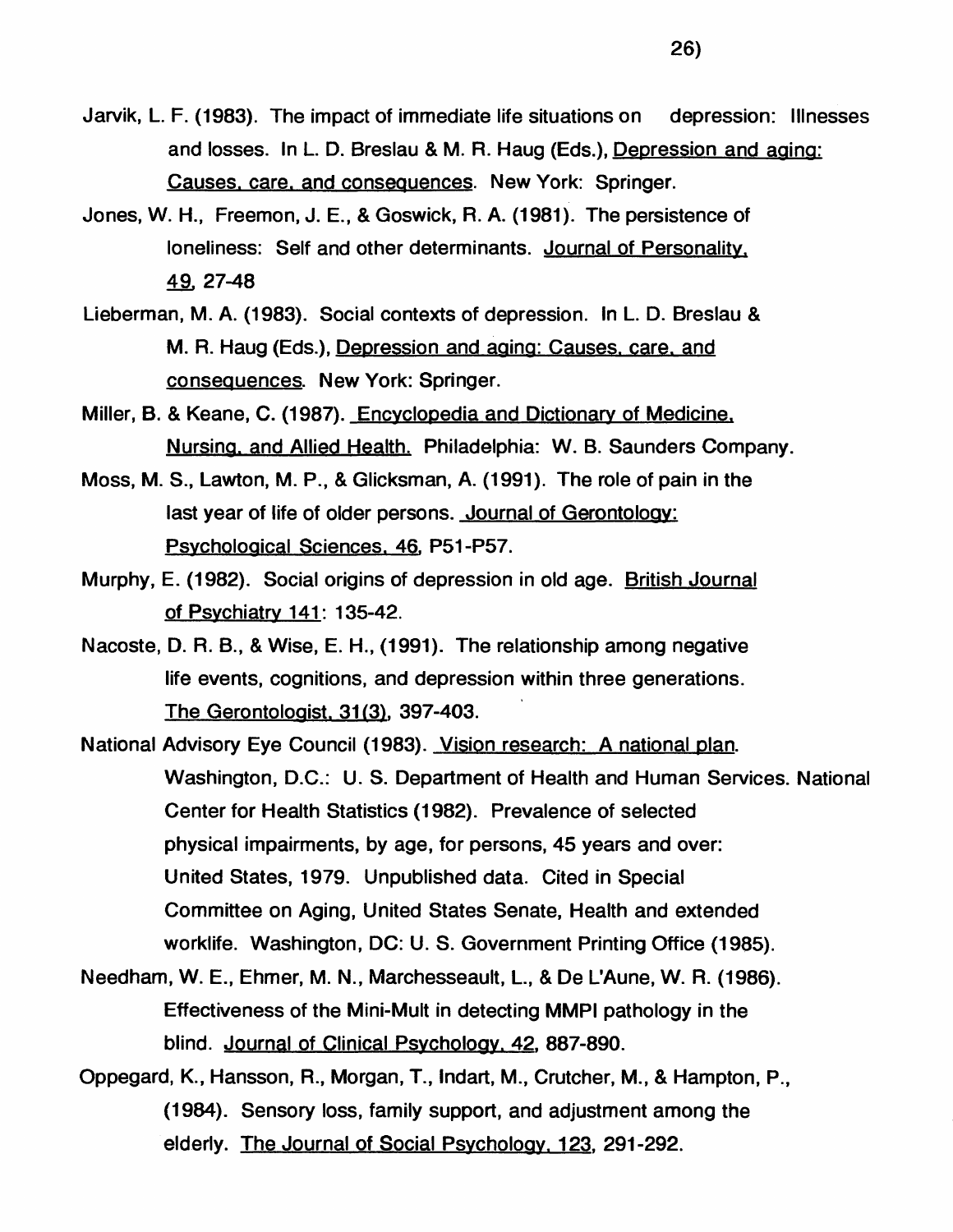Orr, A. (1991). The psychosocial aspects of aging and vision loss. Vision and Aaina: Issues in Social Work Practice. 17(3-4). 1-14.

- Radloff (1977). Center for epidemiologic studies depression scale. In Measures of Personality and Social Psychological Attitudes. John P. Robinson, Phillip R. Shaver, Lawrence S. Wrightsman (eds). San Diego: Academic Press, Inc. pp. 212-214.
- Radloff, L. S. (1991). The use of the Center for Epidemiologic Studies-Depression Scale with older adults. Clinical Gerontologist. 5. 119-136.
- Rubenstein, B., Zaidi, Q., & Kahn, R. L. (1976). Factor affecting the relationship of stress and depression in older persons. Paper presented at the 29th Annual Scientific Meeting of the Gerontological Society of America, New York.
- Salzman, C., & Shader, R. I. (1979). Clinical evaluation of depression in the elderly. In A. Raskin & L. Harvik (Eds.), Psychiatric symptoms and cognitive loss in the elderly: Evaluation and assessment techniques. New York: Hemisphere Publishing.
- Sauer, W. & Coward, R. (1985). Social support networks and the care of the elderly: Theory, research, practice, and policy. New York: Springer.
- Sherbourne, C. & Stewart, A. (1991). The MOS social support survey. Social Science and Medicine. **6** . 705-714.
- Snyder, L. H., Pyrek, H., & Smith, K. A. (1976). Vision and mental function of the elderly. The Gerontologist. 16. 491-495.
- Stoller, E. (1984). Self assessments of health by the elderly: The impact of informal assistance. Journal of Health and Social Behavior. 25. 260-270.
- Thorson, J. & Powell, F. (1993). The ces-d: Four or five factors? Bulletin of the Psvchonomic Society. 31. (**6** ), 577-578.
- Van Zandt, P.L., Van Zandt, S.L., & Wang, A. (1994). The role of support groups in adjusting to visual impairment in old age. Journal of Visual Impairment and Blindness. 3. 244-252.
- von Korff, M., Ormel, J., Katon, W., & Lin, E. H. (1992). Disability and depression among high utilizers of health care: A longitudinal analysis. Archives of General Psychiatry. 49 (2), 91-100.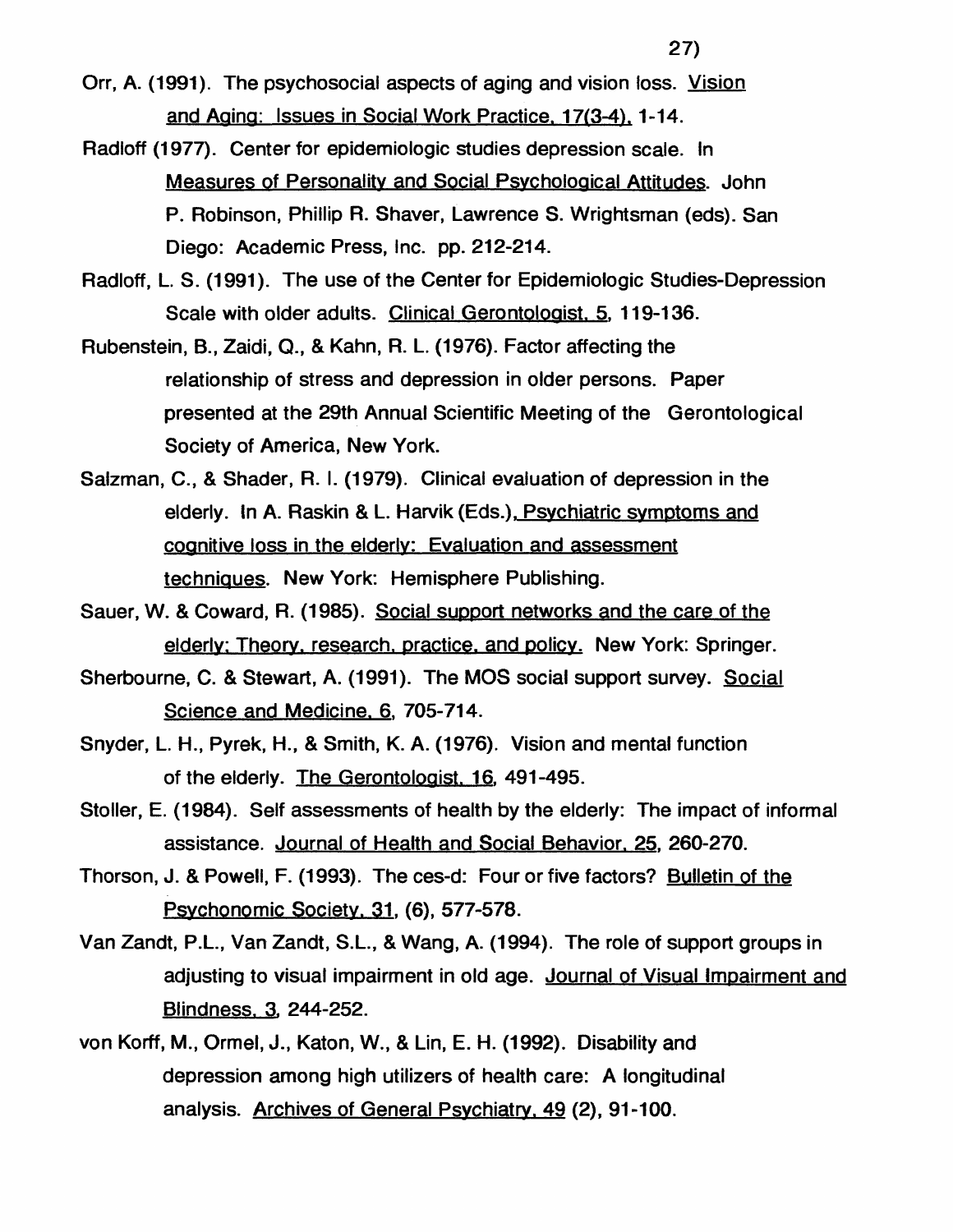- Wineburg, R. (1981). The elderly blind: The unseen. Journal of Gerontological Social Work. 4. 55-63.
- Zung, W. W. K. (1967). Depression in the normal aged. Psvchosomatics. **8** . 287-291.
- Zung, W. W. K., & Green, G. L. (1972). Detection of affective disorders in the aged. In C. Eisdorfer & W. E. Fann (Eds.), Psvchopharmacoloov and aging. New York: Plenum.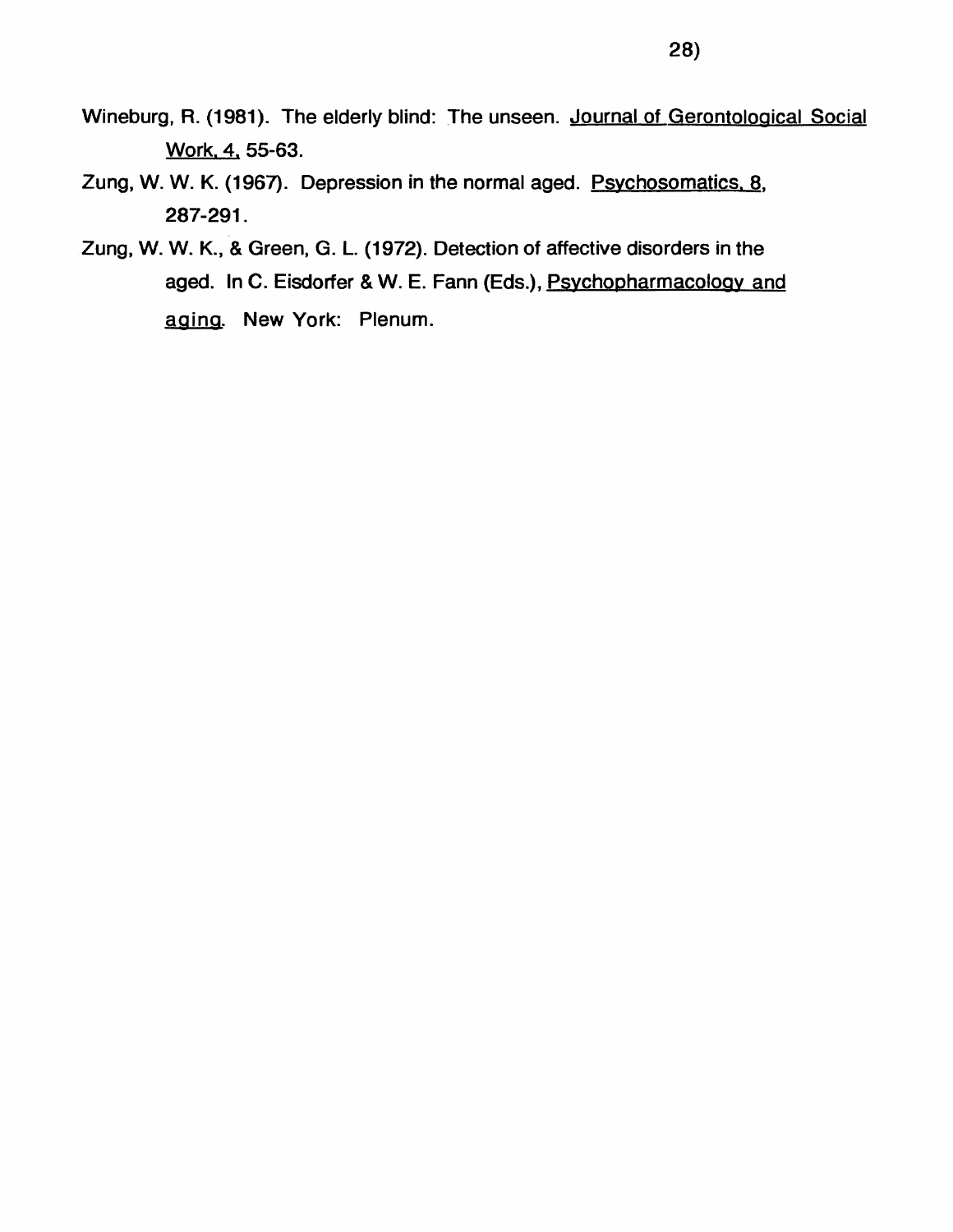**Appendix**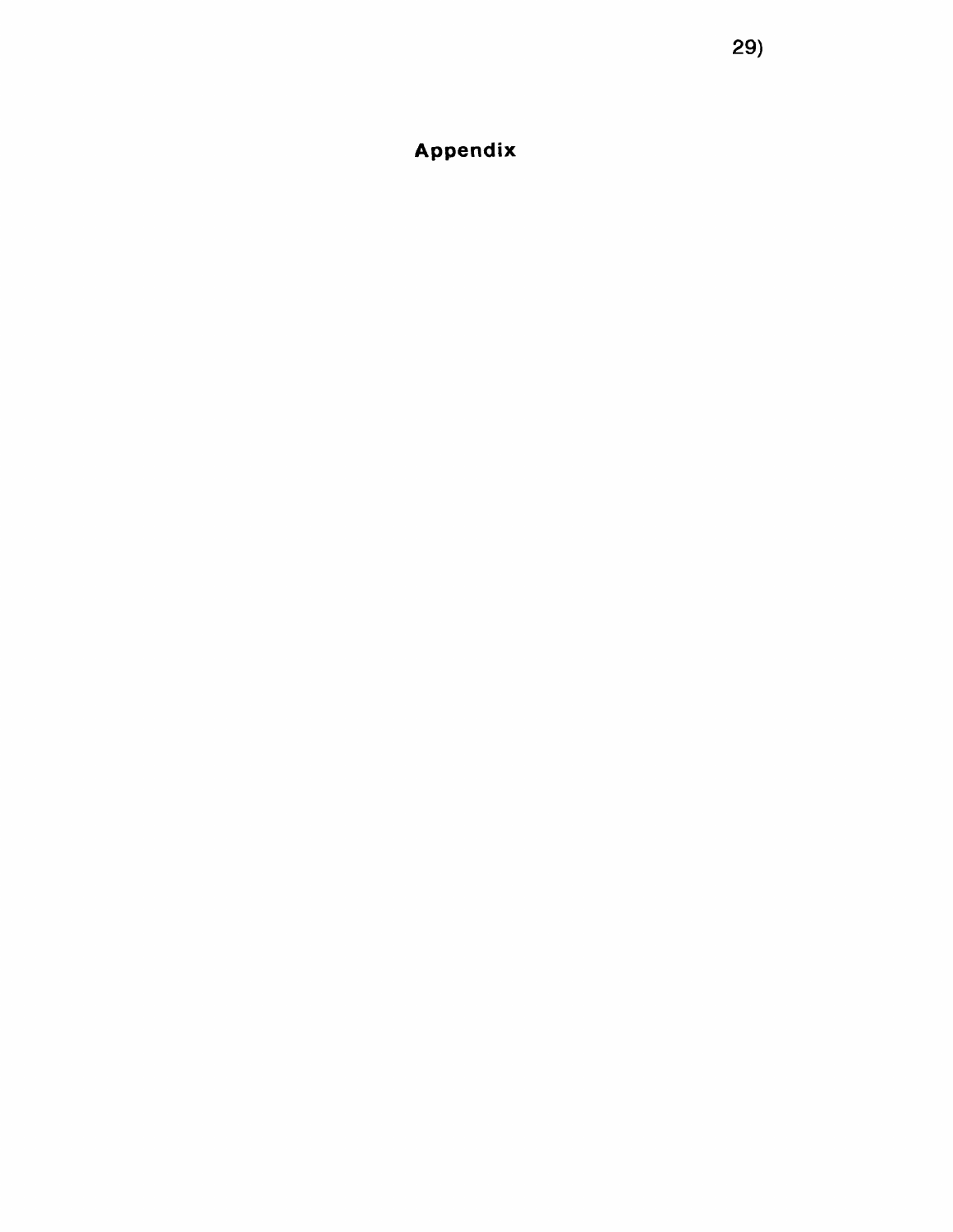Table 1. Visual Acuity Distribution ( $n = 67$ )

| Category          | <b>Frequency (Distribution %)</b> |
|-------------------|-----------------------------------|
| 20/50 -20/100     | 7(10.4)                           |
| 20/101 -20/200    | 6(9.0)                            |
| 20/201 -20/400    | 14 (20.9)                         |
| 20/401 or greater | 40 (59.7)                         |
|                   |                                   |
| All Items         | 67 (100)                          |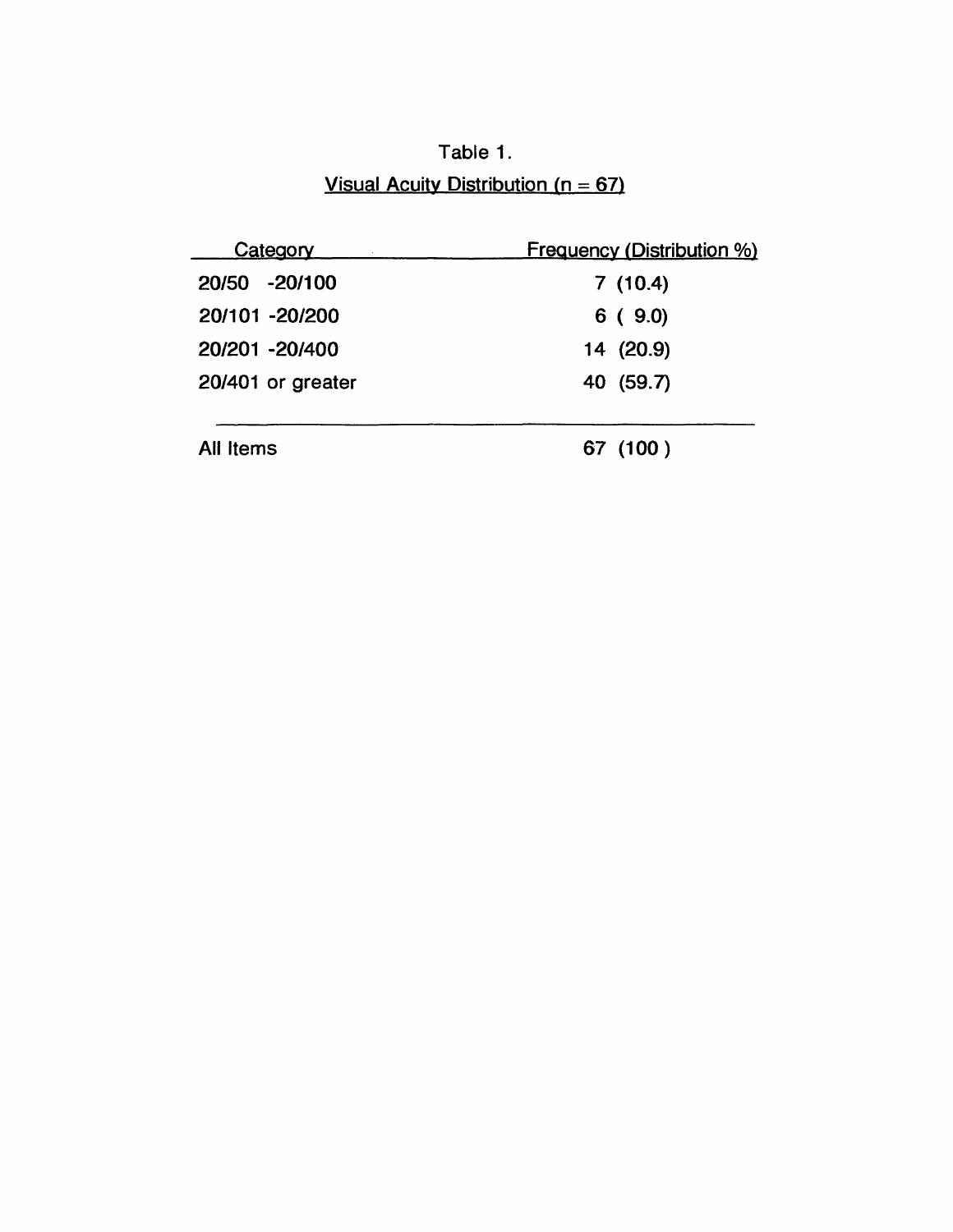## Table **2**

# Depression Inventory

# Center for Epidemiologic Studies Depression Scale (n = *67)*

|     | During the past week:                                         | <u>Mean (S. D.)</u> |
|-----|---------------------------------------------------------------|---------------------|
| 1.  | I was bothered by things that usually                         | .881(1.066)         |
|     | don't bother me.                                              |                     |
| 2.  | I did not feel like eating; my appetite                       | .239(.698)          |
|     | was poor.                                                     |                     |
| 3.  | I felt that I could not shake off the blues                   | $.612$ $(.904)$     |
|     | even with help from my family or friends.                     |                     |
| 4.  | I felt that I was just as good as other people. 1.060 (1.336) |                     |
| 5.  | I had trouble keeping my mind on what I was                   | $.612$ $(.870)$     |
|     | doing.                                                        |                     |
|     | 6. I felt depressed.                                          | $.746$ $(.943)$     |
|     | 7. I felt that everything I did was an effort.                | $.836$ $(.963)$     |
|     | 8. I felt hopeful about the future.                           | 2.149(1.171)        |
|     | 9. I thought my life had been a failure.                      | $.269$ $(.665)$     |
|     | 10. I felt fearful.                                           | $.418$ $(.762)$     |
|     | 11. My sleep was restless.                                    | .925(1.034)         |
|     | 12. I was happy.                                              | $.597$ $(.906)$     |
|     | 13. I talked less than usual.                                 | $.522$ $(.841)$     |
|     | 14. I felt lonely.                                            | $.552$ $(.858)$     |
| 15. | People were unfriendly.                                       | $.075$ $(.317)$     |
|     | 16. I enjoyed life.                                           | $.388$ $(.887)$     |
|     | 17. I had crying spells.                                      | $.358$ $(.732)$     |
|     | 18. I felt sad.                                               | $.567$ $(.772)$     |
|     | 19. I felt that people dislike me.                            | $.164$ $(.567)$     |
|     | 20. I could not get going.                                    | $.701$ $(.871)$     |
|     |                                                               |                     |

All Items. 12.672 (8.710)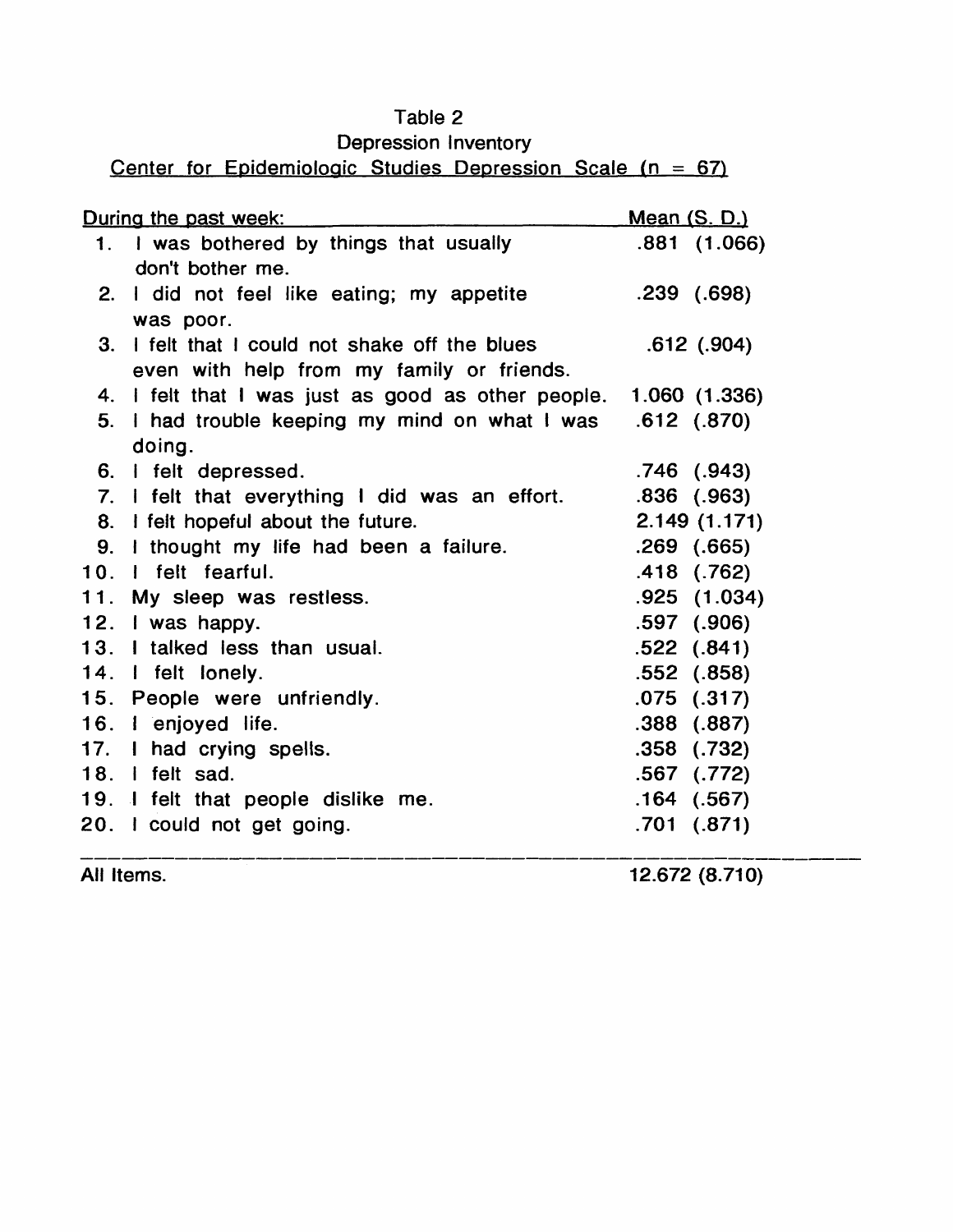#### **Table 3**

#### **Support Network Inventory Medical Outcomes Study (MOS) Social Support Survey (n = 67)**

 $\overline{\phantom{a}}$ 

|            |                                                                                                                                                  | Mean (SD) |                 |
|------------|--------------------------------------------------------------------------------------------------------------------------------------------------|-----------|-----------------|
|            | <b>Question:</b>                                                                                                                                 |           |                 |
| 1.         | About how many close friends and<br>close relatives do you have (people<br>you feel at ease with and can talk to<br>about what is on your mind)? |           | 10.323 (11.077) |
|            | Question: People sometimes look to others for companionship, assistance,                                                                         |           |                 |
|            | or other types of support. How often is each of the following kinds of                                                                           |           |                 |
|            | support available to you if you need it?                                                                                                         |           |                 |
| 2.         | Someone to help you if you were confined<br>to bed.                                                                                              | 4.015     | (1.135)         |
| 3.         | Someone you can count on to listen to you<br>when you need to talk.                                                                              | 4.358     | (.829)          |
| 4.         | Someone to give you good advice about a<br>crisis.                                                                                               | 4.313     | (.908)          |
| 5.         | Someone to take you to the doctor if you<br>needed it.                                                                                           | 4.821     | (.386)          |
| 6.         | Someone to show you love and affection.                                                                                                          | 4.448     | (.942)          |
| 7.         | Someone to have a good time with.                                                                                                                | 4.090     | (1.083)         |
| 8.         | Someone to give you information to help<br>you understand a situation.                                                                           | 4.209     | (.897)          |
| 9.         | Someone to confide in or talk to about<br>yourself or your problems.                                                                             | 4.269     | (.863)          |
| 10.        | Someone who hugs you.                                                                                                                            | 4.149     | (1.104)         |
| 11.        | Someone to get together with for<br>relaxation.                                                                                                  | 4.000     | (1.142)         |
| 12.        | Someone to prepare your meals if you<br>were unable to do it yourself.                                                                           | 4.254     | (1.172)         |
| 13.        | Someone whose advice you really want.                                                                                                            | 4.119     | (1.052)         |
| 14.        | Someone to do things with you to help<br>you get your mid off things.                                                                            | 4.015     | (1.022)         |
| 15.        | Someone to help with daily chores if you<br>were sick.                                                                                           | 4.269     | (1.024)         |
| 16.        | Someone to share your most private<br>worries and fears with.                                                                                    | 4.090     | (1.011)         |
| 17.        | Someone to turn to for suggestions about<br>how to deal with a personal problem.                                                                 | 4.224     | (.935)          |
| 18.        | Someone to do something enjoyable with.                                                                                                          | 4.164     | (1.024)         |
| 19.        | Someone who understands your problems.                                                                                                           | 4.284     | (.901)          |
| 20.        | Someone to love and make you feel wanted.                                                                                                        | 4.358     | (1.040)         |
| All Items. |                                                                                                                                                  |           | 80.448 (14.237) |